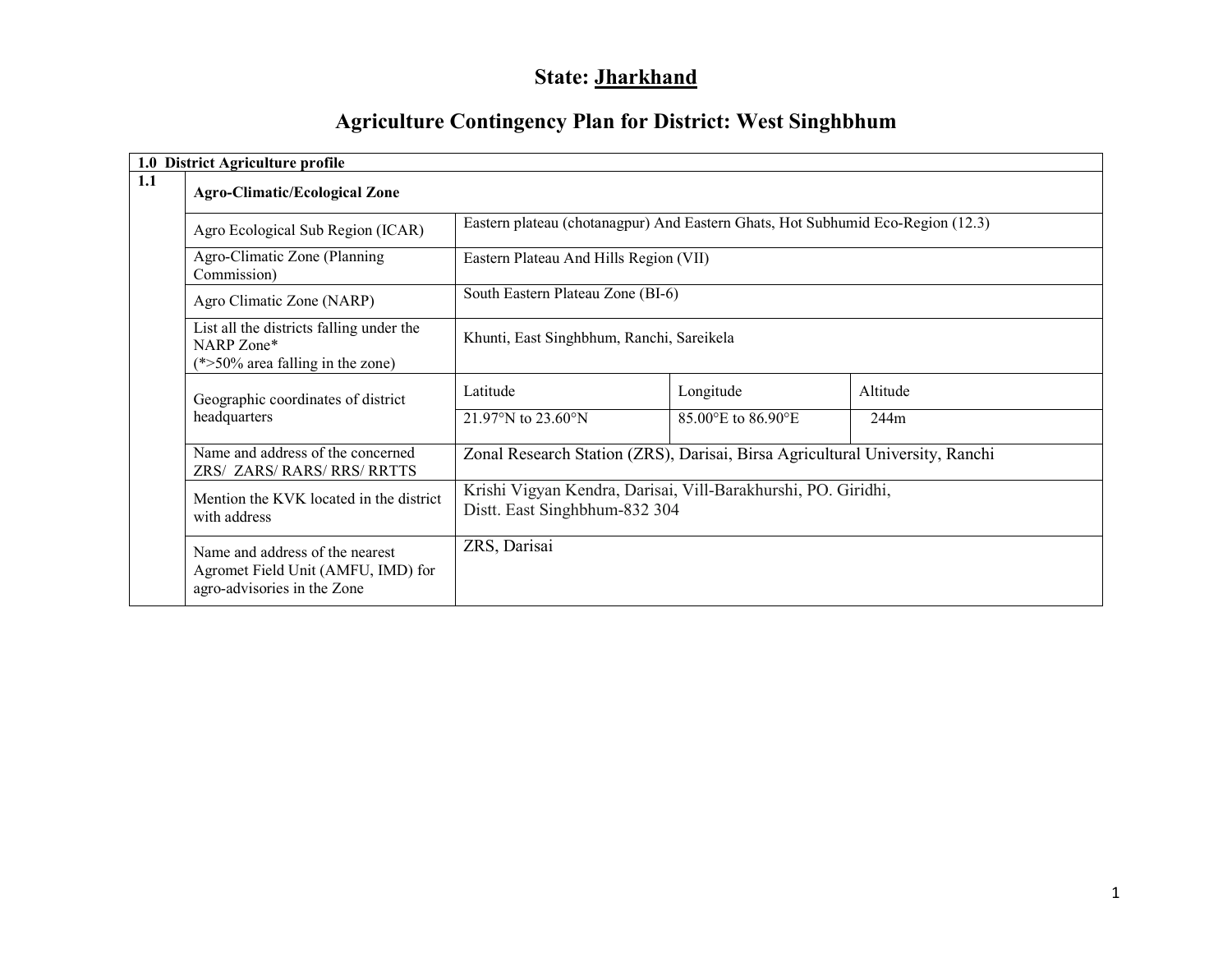| 1.2 | Rainfall              | <b>Normal RF(mm)</b> | <b>Normal Rainy days</b><br>(number) | <b>Normal Onset</b><br>(specify week and | <b>Normal Cessation</b><br>(specify week and |
|-----|-----------------------|----------------------|--------------------------------------|------------------------------------------|----------------------------------------------|
|     |                       |                      |                                      | month)                                   | month)                                       |
|     | SW monsoon (June-Sep) | 1092                 |                                      | $3rd$ week of June                       | $4th$ week of September                      |
|     | NE Monsoon(Oct-Dec)   | 102                  |                                      |                                          |                                              |
|     | Winter (Jan-Feb)      | 35                   |                                      | $\overline{\phantom{a}}$                 |                                              |
|     | Summer (Mar-May)      | 147                  |                                      | $\overline{\phantom{0}}$                 |                                              |
|     | Annual                | 1376                 |                                      |                                          |                                              |

| 1.3 | Land use         | Geographical | Cultivable | Forest | Land under       | Permanent | Cultivable | Land   | Barren and   | Current | Other   |
|-----|------------------|--------------|------------|--------|------------------|-----------|------------|--------|--------------|---------|---------|
|     | pattern of the   | area         | area       | area   | non-             | pastures  | wasteland  | under  | uncultivable | fallows | fallows |
|     | district (latest |              |            |        | agricultural use |           |            | Misc.  | land         |         |         |
|     | statistics)      |              |            |        |                  |           |            | tree   |              |         |         |
|     |                  |              |            |        |                  |           |            | crops  |              |         |         |
|     |                  |              |            |        |                  |           |            | and    |              |         |         |
|     |                  |              |            |        |                  |           |            | groves |              |         |         |
|     | Area $('000 ha)$ | 519.8        | 59         | 109.7  |                  |           |            |        |              |         |         |
|     |                  |              |            |        |                  |           |            |        |              |         |         |

| 1.4 | <b>Major Soils</b> | <b>Area</b> ('000 ha) | Percent $(\% )$ of total |
|-----|--------------------|-----------------------|--------------------------|
|     | . .                |                       |                          |
|     | <u>L</u> .         |                       |                          |
|     | <u>.</u>           |                       |                          |

| 1.5 | <b>Agricultural land use</b> | Area ('000 ha) | Cropping intensity % |
|-----|------------------------------|----------------|----------------------|
|     | Net sown area                | 59             |                      |
|     | Area sown more than once     |                |                      |
|     | Gross cropped area           |                |                      |

| 1.0 | trrigation             | 000<br>$\lfloor$ ha<br>Area |
|-----|------------------------|-----------------------------|
|     | igated area<br>Ne'<br> | $\blacksquare$              |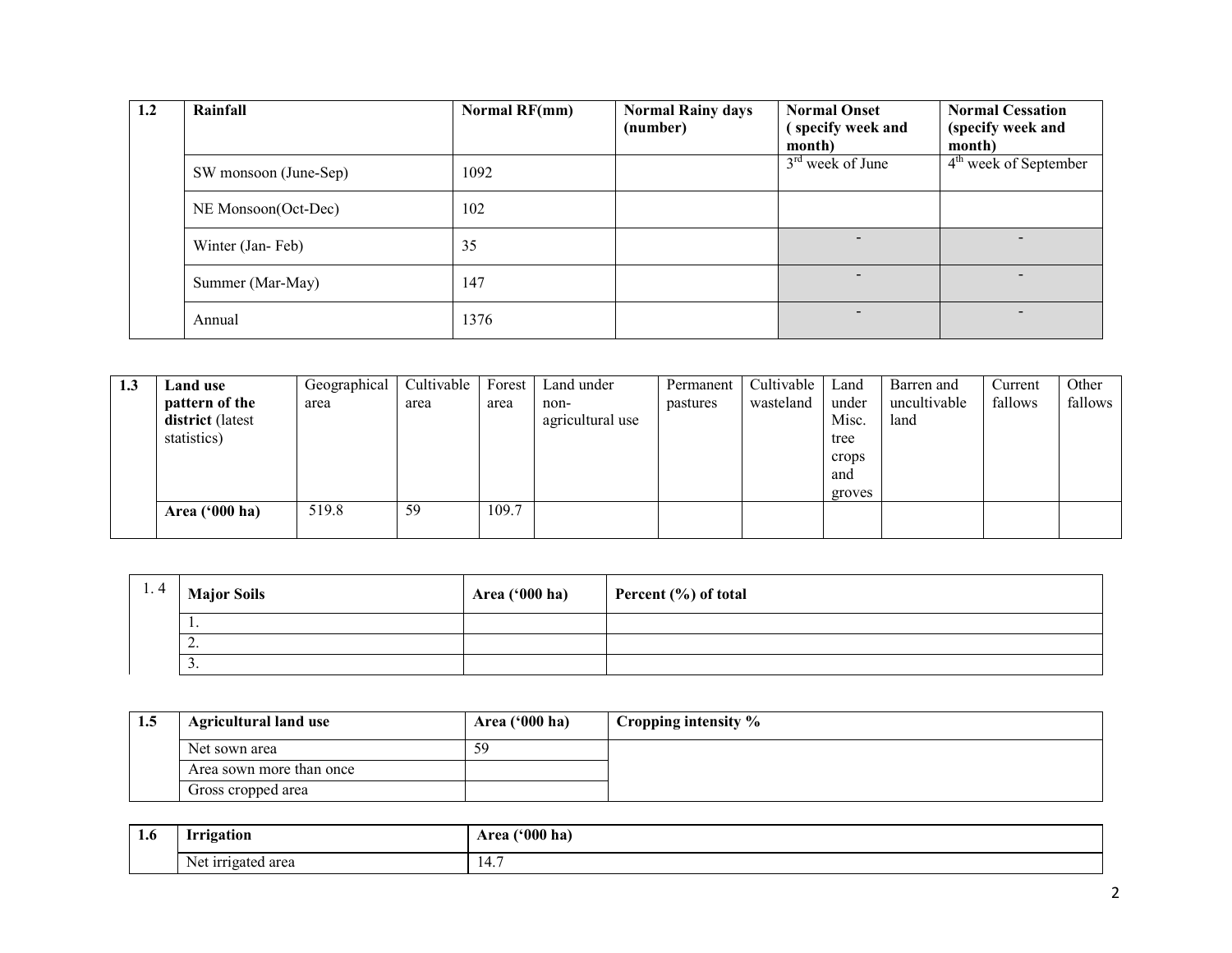| Gross irrigated area                                                                                       |                           |                |                                                                                                   |
|------------------------------------------------------------------------------------------------------------|---------------------------|----------------|---------------------------------------------------------------------------------------------------|
| Rainfed area                                                                                               |                           |                |                                                                                                   |
| <b>Sources of Irrigation</b>                                                                               | Number                    | Area ('000 ha) | Percentage of total irrigated area                                                                |
| Canals                                                                                                     |                           | 9.1            |                                                                                                   |
| Tanks                                                                                                      |                           |                |                                                                                                   |
| Open wells                                                                                                 |                           | 3.5            |                                                                                                   |
| Bore wells                                                                                                 |                           |                |                                                                                                   |
| Lift irrigation schemes                                                                                    |                           |                |                                                                                                   |
| Micro-irrigation                                                                                           |                           |                |                                                                                                   |
| Other sources                                                                                              |                           | 2.1            |                                                                                                   |
| Total Irrigated Area                                                                                       |                           |                |                                                                                                   |
| Pump sets                                                                                                  |                           |                |                                                                                                   |
| No. of Tractors                                                                                            |                           |                |                                                                                                   |
| Groundwater availability and use* (Data<br>source: State/Central Ground water<br><b>Department /Board)</b> | No. of blocks/<br>Tehsils | $(\%)$ area    | Quality of water (specify the<br>problem such as high levels of<br>arsenic, fluoride, saline etc) |
| Over exploited                                                                                             |                           |                |                                                                                                   |
| Critical                                                                                                   |                           |                |                                                                                                   |
| Semi-critical                                                                                              |                           |                |                                                                                                   |
| Safe                                                                                                       |                           |                |                                                                                                   |
| Wastewater availability and use                                                                            |                           |                |                                                                                                   |
| Ground water quality                                                                                       |                           |                |                                                                                                   |
| *over-exploited: groundwater utilization > 100%; critical: 90-100%; semi-critical: 70-90%; safe: <70%      |                           |                |                                                                                                   |

# 1.7 Area under major field crops & horticulture (2008-09)

| 1.7 | Major field crops<br>cultivated |                  | Area ('000 ha) |              |                  |         |              |        |                |  |
|-----|---------------------------------|------------------|----------------|--------------|------------------|---------|--------------|--------|----------------|--|
|     |                                 |                  | <b>Kharif</b>  |              |                  | Rabi    |              |        |                |  |
|     |                                 | <b>Irrigated</b> | Rainfed        | <b>Total</b> | <b>Irrigated</b> | Rainfed | <b>Total</b> | Summer | Grand<br>total |  |
|     | Maize                           |                  |                |              |                  |         |              |        | 5.2            |  |
|     | Pulses                          |                  |                |              |                  |         |              |        | 14.8           |  |
|     | Wheat                           |                  |                |              |                  |         |              |        | 2.1            |  |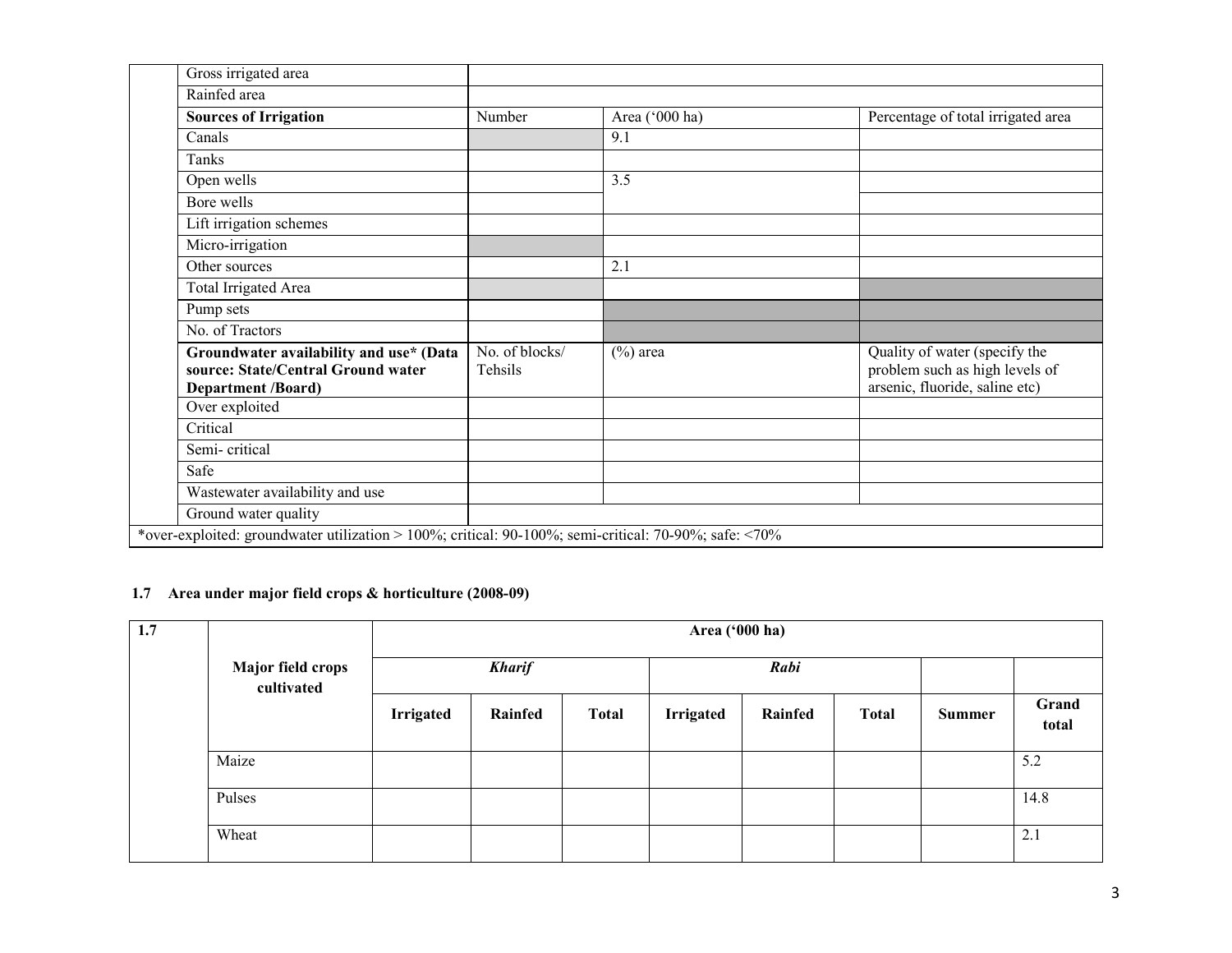| Oilseeds |  |  |  | 0.7 |
|----------|--|--|--|-----|
| Sorghum  |  |  |  | 0.5 |
| Marua    |  |  |  | 0.5 |

| Horticulture crops -<br>Fruits  |              | Area ('000 ha)   |         |
|---------------------------------|--------------|------------------|---------|
|                                 | <b>Total</b> | <b>Irrigated</b> | Rainfed |
| Medicinal and<br>Aromatic crops |              |                  |         |
| Plantation crops                |              |                  |         |
| Fodder crops                    |              |                  |         |
| Total fodder crop area          |              |                  |         |
| Grazing land                    |              |                  |         |
| Sericulture etc                 |              |                  |         |

| 1.8  | Livestock                                       | <b>Male ('000)</b> | Female ('000)             | <b>Total ('000)</b> |
|------|-------------------------------------------------|--------------------|---------------------------|---------------------|
|      | Non descriptive Cattle (local low yielding)     |                    |                           |                     |
|      | Improved cattle                                 |                    |                           |                     |
|      | Crossbred cattle                                |                    |                           |                     |
|      | Non descriptive Buffaloes (local low yielding)  |                    |                           |                     |
|      | <b>Descript Buffaloes</b>                       |                    |                           |                     |
|      | Goat                                            |                    |                           |                     |
|      | Sheep                                           |                    |                           |                     |
|      | Others (Camel, Pig, Yak etc.)                   |                    |                           |                     |
|      | Commercial dairy farms (Number)                 |                    |                           |                     |
| 1.9  | Poultry                                         | No. of farms       | Total No. of birds ('000) |                     |
|      | Commercial                                      |                    |                           |                     |
|      | Backyard                                        |                    |                           |                     |
| 1.10 | Fisheries (Data source: Chief Planning Officer) |                    |                           |                     |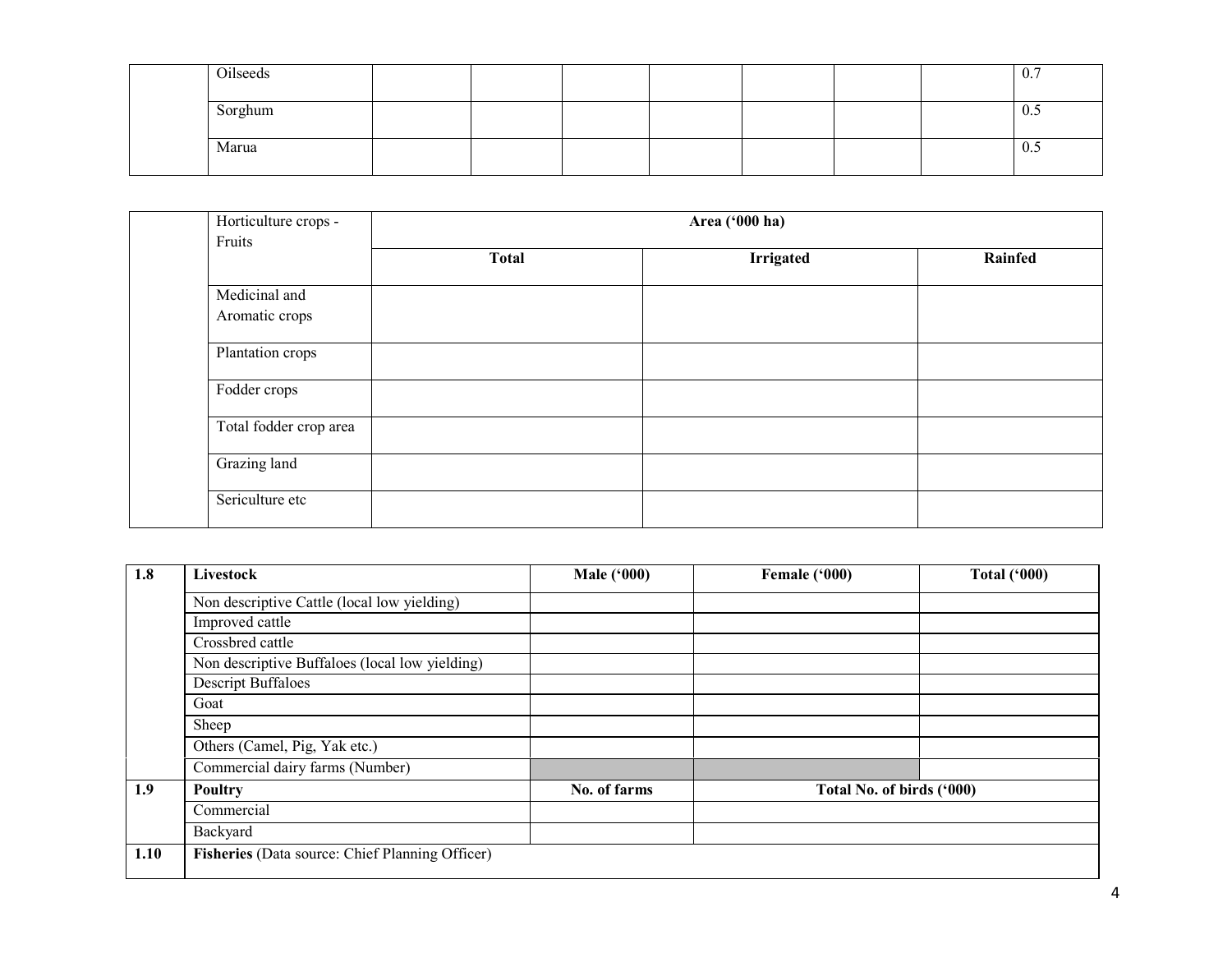| A. Capture                                                  |                                  |            |                    |                                          |                                                        |                      |                                  |
|-------------------------------------------------------------|----------------------------------|------------|--------------------|------------------------------------------|--------------------------------------------------------|----------------------|----------------------------------|
| i) Marine (Data Source:<br><b>Fisheries Department)</b>     | No. of fishermen<br><b>Boats</b> |            |                    |                                          | <b>Nets</b>                                            |                      | <b>Storage</b><br>facilities     |
|                                                             |                                  | Mechanized | Non-<br>mechanized | Mechanized<br>(Trawl nets,<br>Gill nets) | Non-mechanized<br>(Shore Seines, Stake &<br>trap nets) |                      | (Ice<br>plants<br>etc.)          |
| ii) Inland (Data Source:                                    | No. Farmer owned ponds           |            |                    | <b>No. of Reservoirs</b>                 |                                                        | No. of village tanks |                                  |
| <b>Fisheries Department)</b>                                |                                  |            |                    |                                          |                                                        |                      |                                  |
| <b>B.</b> Culture                                           |                                  |            |                    |                                          |                                                        |                      |                                  |
|                                                             |                                  |            |                    | Water Spread Area (ha)                   | Yield (t/ha)                                           |                      | <b>Production ('000</b><br>tons) |
| i) Brackish water (Data Source: MPEDA/Fisheries Department) |                                  |            |                    |                                          |                                                        |                      |                                  |
| ii) Fresh water (Data Source: Fisheries Department)         |                                  |            |                    |                                          |                                                        |                      |                                  |

#### 1.11 Production and Productivity of major crops

| 1.11 | Name of<br>crop |                       | <b>Kharif</b>                                               |                       | Rabi                    |                       | <b>Summer</b>           |                       | <b>Total</b>            | Crop                                      |
|------|-----------------|-----------------------|-------------------------------------------------------------|-----------------------|-------------------------|-----------------------|-------------------------|-----------------------|-------------------------|-------------------------------------------|
|      |                 | Production<br>(000 t) | Productivity<br>(kg/ha)                                     | Production<br>(000 t) | Productivity<br>(kg/ha) | Production<br>(000 t) | Productivity<br>(kg/ha) | Production<br>(000 t) | Productivity<br>(kg/ha) | residue<br>as<br>fodder<br>(000)<br>tons) |
|      |                 |                       | Major Field crops (Crops identified based on total acreage) |                       |                         |                       |                         |                       |                         |                                           |
|      | Rice            |                       |                                                             |                       |                         |                       |                         | 285.7                 | 1648                    |                                           |
|      | Maize           |                       |                                                             |                       |                         |                       |                         | 7.8                   | 1501                    |                                           |
|      | Pulses          |                       |                                                             |                       |                         |                       |                         | 5.4                   | 366                     |                                           |
|      | Wheat           |                       |                                                             |                       |                         |                       |                         | 2.1                   | 937                     |                                           |
|      | Oilseeds        |                       |                                                             |                       |                         |                       |                         | 0.2                   | 304                     |                                           |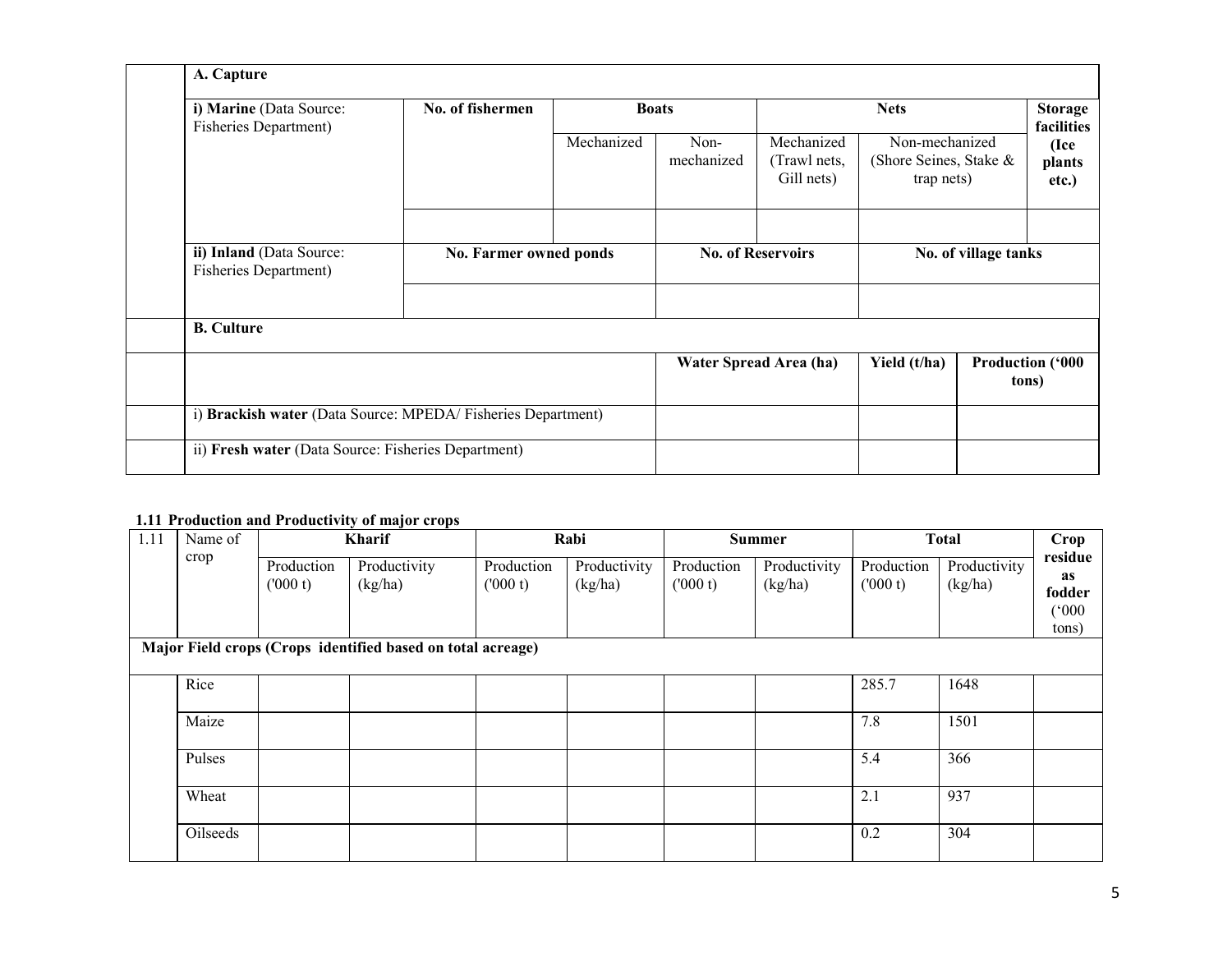| Sorghum                                                             |  |  |  |  |  |  | $v_{\cdot}$ | 230 |  |
|---------------------------------------------------------------------|--|--|--|--|--|--|-------------|-----|--|
| Major Horticultural crops (Crops identified based on total acreage) |  |  |  |  |  |  |             |     |  |
|                                                                     |  |  |  |  |  |  |             |     |  |

| 1.12 | Sowing window for 5<br>major field crops | <b>Rice</b>           | <b>Blackgram</b>      | Pigeon pea            | <b>Maize</b>                    | Wheat         |
|------|------------------------------------------|-----------------------|-----------------------|-----------------------|---------------------------------|---------------|
|      |                                          |                       |                       |                       |                                 |               |
|      | Kharif-Rainfed                           | $4th$ week of June to | $3rd$ week of June to | $3rd$ week of June to | $3rd$ week of June              |               |
|      |                                          | $4th$ week of July    | $4th$ week of June    | $2nd$ week of July    | to $4^{\text{th}}$ week of July |               |
|      | Kharif-Irrigated                         | $2nd$ week of June to |                       |                       |                                 |               |
|      |                                          | $3rd$ week of June    |                       |                       |                                 |               |
|      | Rabi-Rainfed                             |                       |                       |                       |                                 | $3rd$ week of |
|      |                                          |                       |                       |                       |                                 | October to    |
|      |                                          |                       |                       |                       |                                 | $4th$ week of |
|      |                                          |                       |                       |                       |                                 | October       |
|      | Rabi-Irrigated                           |                       |                       |                       |                                 | $3rd$ week of |
|      |                                          |                       |                       |                       |                                 | November to   |
|      |                                          |                       |                       |                       |                                 | $4th$ week of |
|      |                                          |                       |                       |                       |                                 | December      |

| 1.13 | What is the major contingency the district is prone to? (Tick mark) | Regular | <b>Occasional</b> | <b>None</b> |
|------|---------------------------------------------------------------------|---------|-------------------|-------------|
|      | Drought                                                             |         |                   |             |
|      | Flood                                                               |         |                   |             |
|      | Cyclone                                                             |         |                   |             |
|      | Hail storm                                                          |         |                   |             |
|      | Heat wave                                                           |         |                   |             |
|      | Cold wave                                                           |         |                   |             |
|      | Frost                                                               |         |                   |             |
|      | Sea water intrusion                                                 |         |                   |             |
|      | Pests and disease outbreak                                          |         |                   |             |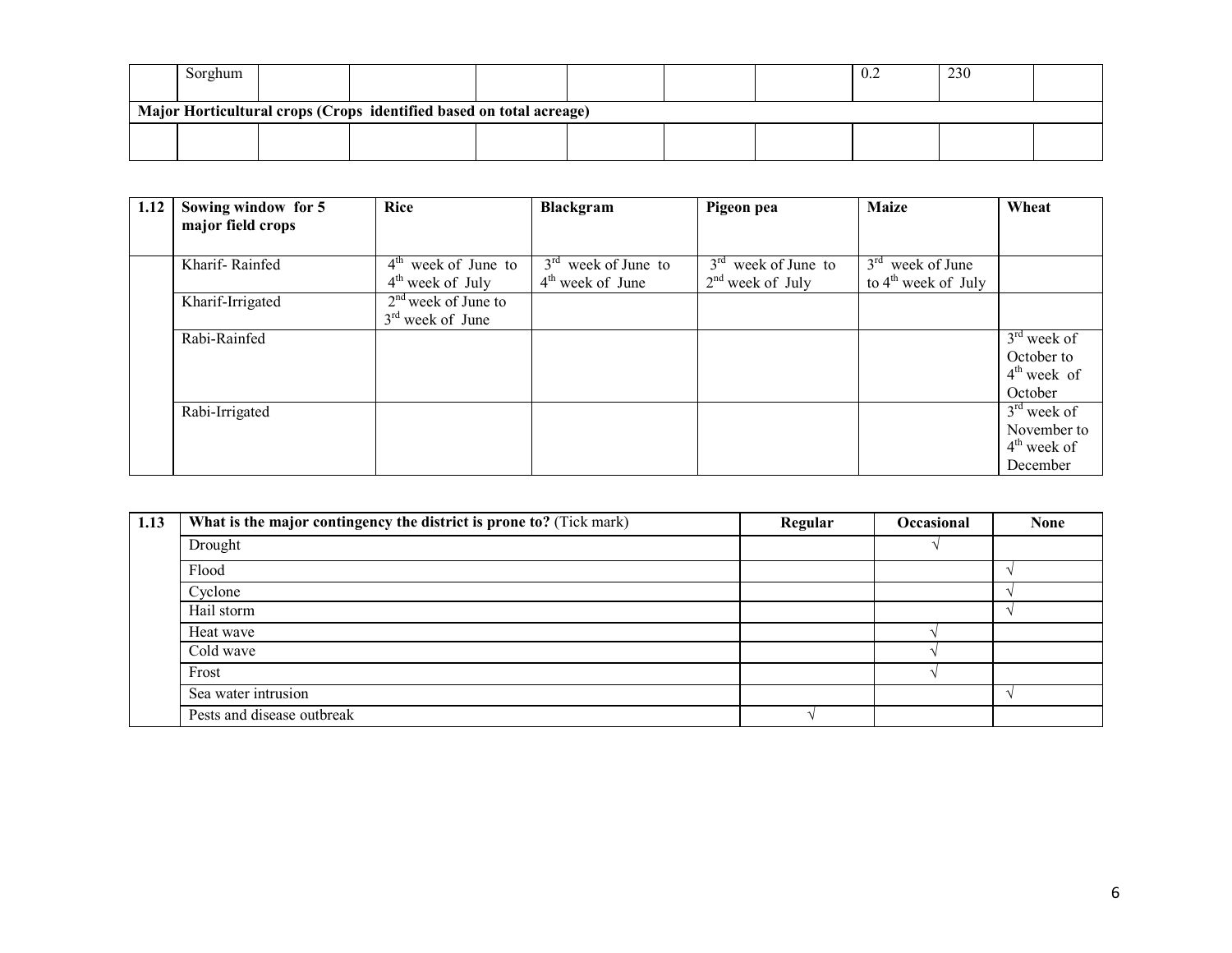| 1.14 | <b>Include Digital maps of</b><br>the district for | Location map of district within State as Annexure I | Enclosed: Yes |
|------|----------------------------------------------------|-----------------------------------------------------|---------------|
|      |                                                    | Mean annual rainfall as Annexure II                 | Enclosed: Yes |
|      |                                                    | Soil map as Annexure III                            | Enclosed: Yes |

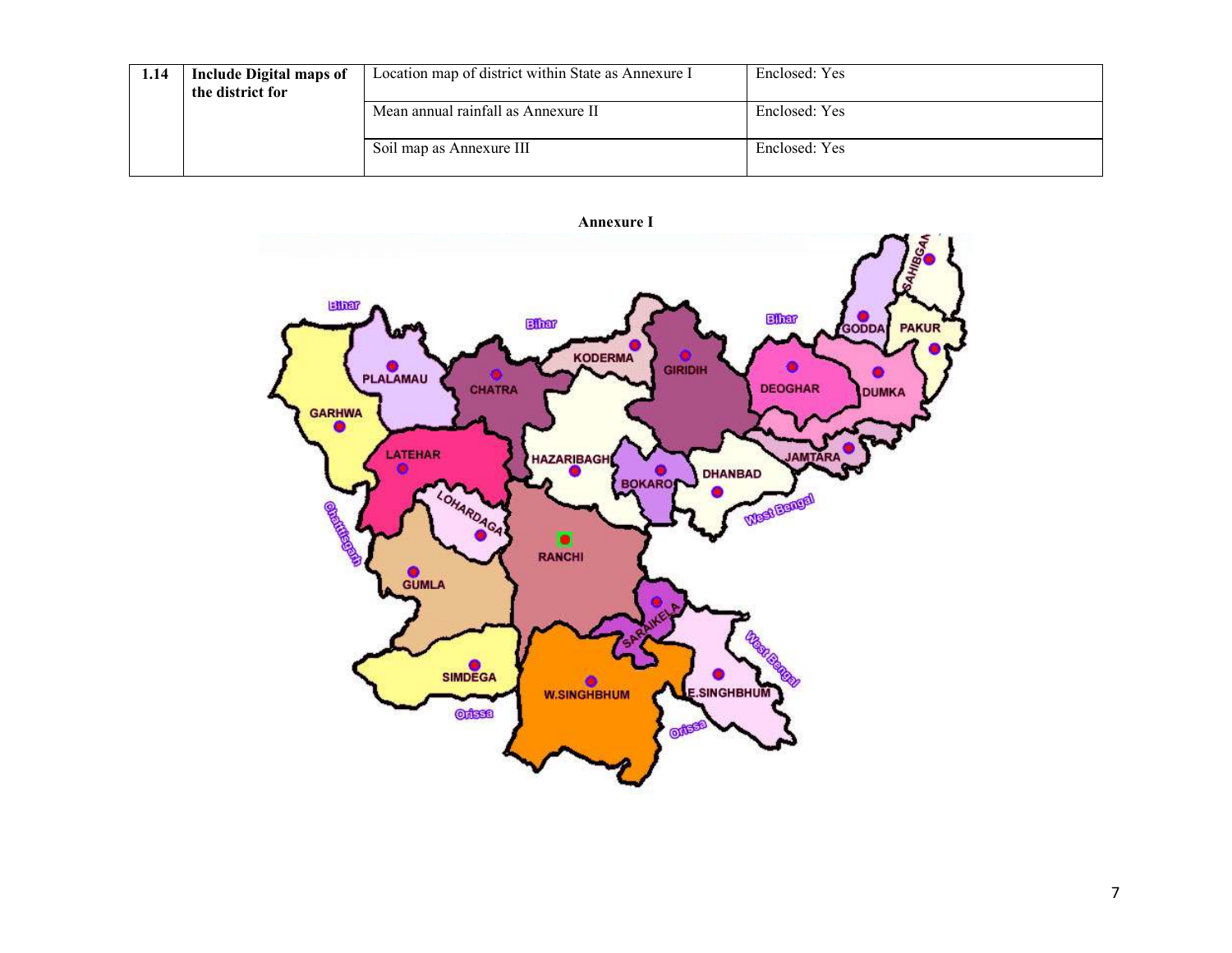Annexure II



Mean annual rainfall(mm)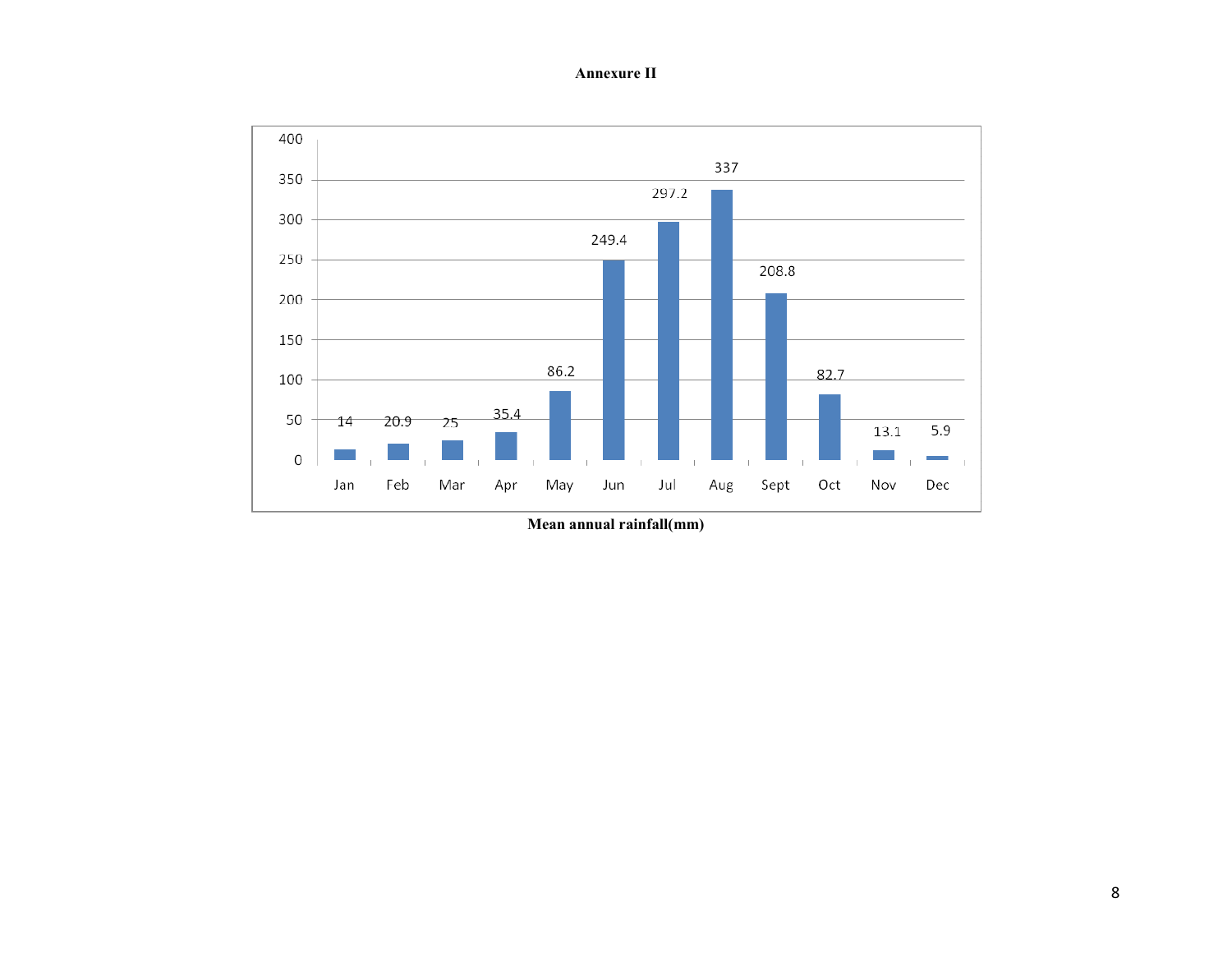

# Annexure III Legend Information:- 20-Shallow excessively drained, loamy soils 36-Very deep well drained fine loamy soils 44- Very deep poorly drained fine soils 48-Shallow excessively drained gravelly loam soils 49- Deep, well drained fine loamy soils 50- Shallow well drained, loamy soils 18- Shallow well drained loamy soils 52- Shallow well drained gravelly loam soils 53- Deep moderately well drained fine loamy soils 54- Shallow moderately well drained loamy soil 55- Shallow well drained loamy soils 56- Very deep moderately well drained fine soils57-Very deep imperfectly drained fine soils 58- Deep moderately well drained fine soils 59- Very deep poorly drained fine soils 64- Shallow well drained loamy soils 67-Very deep well drained coarse loamy soils 70-Very deep well drained fine loamy soils 71-Very deep poorly drained fine soils 73 - Deep poorly drained fine soils 75- Very deep moderately well drained fine soils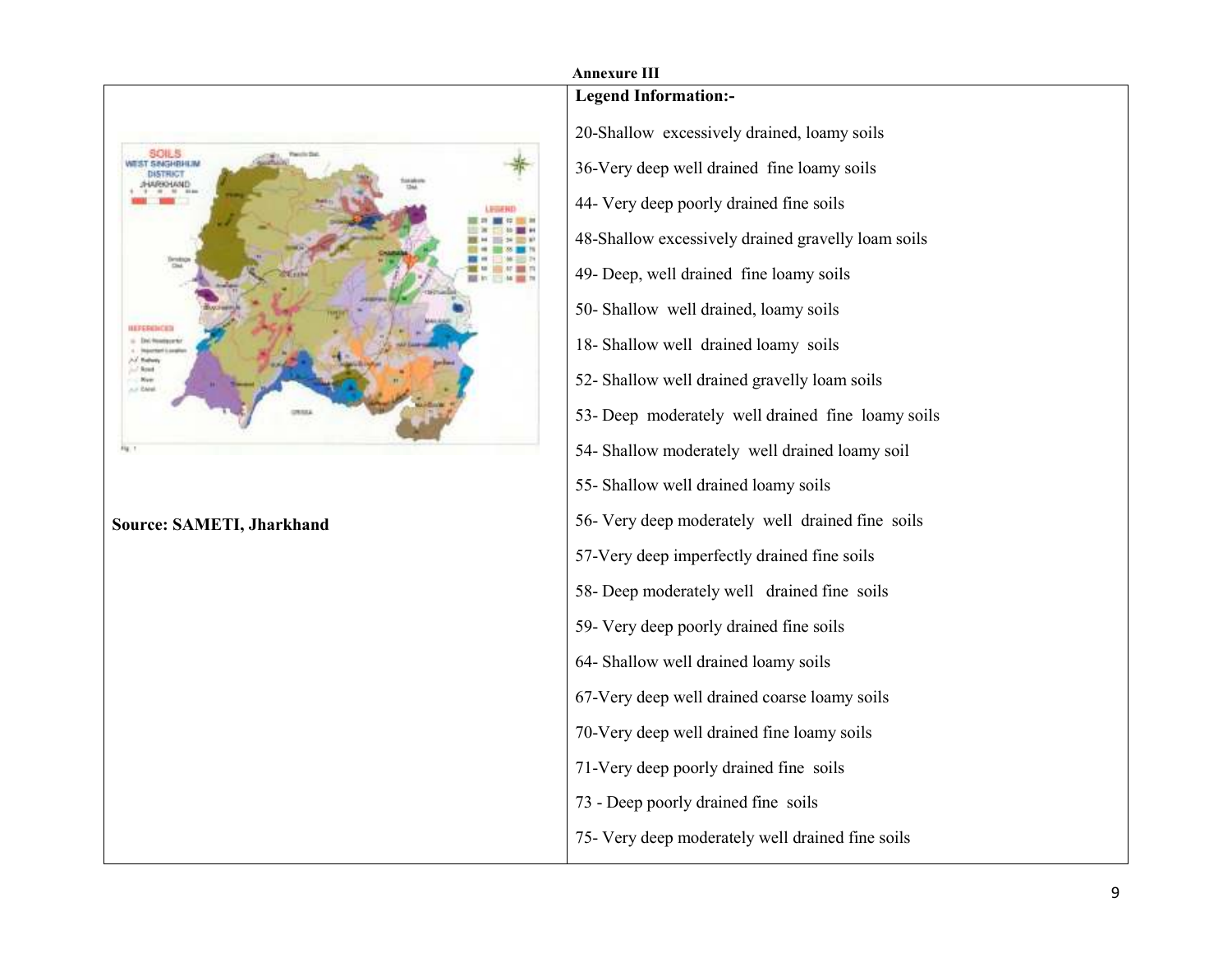# 2.0 Strategies for weather related contingencies

2.1 Drought

#### 2.1.1 Rainfed situation

| Condition                                         |                                                                             |                                                                                            |                                                                                                                                                                                                                                                                                                                                                                                                            | <b>Suggested Contingency measures</b>                                                                                                                                                     |                                     |
|---------------------------------------------------|-----------------------------------------------------------------------------|--------------------------------------------------------------------------------------------|------------------------------------------------------------------------------------------------------------------------------------------------------------------------------------------------------------------------------------------------------------------------------------------------------------------------------------------------------------------------------------------------------------|-------------------------------------------------------------------------------------------------------------------------------------------------------------------------------------------|-------------------------------------|
| <b>Early season</b><br>drought<br>(delayed onset) | <b>Major Farming</b><br>situation                                           | <b>Normal Crop / Cropping</b><br>system                                                    | Change in crop / cropping<br>system including variety                                                                                                                                                                                                                                                                                                                                                      | <b>Agronomic measures</b>                                                                                                                                                                 | <b>Remarks</b> on<br>Implementation |
| Delay by 2<br>weeks<br>$1st$ week of July         | <b>UPLAND</b><br>High rainfall,<br>shallow light<br>textured sandy<br>soils | Upland Rice (Sole),<br>Finger millet (Sole),<br>Pigeonpea + Sorghum,<br>Pigeonpea + Maize, | Upland Rice (Sole),<br>Finger millet (sole),<br>Groundnut,<br>Soybean,<br>$Rice + Pigeonpea$ ,<br>$Rice + Okra$ ,<br>$Rice + Maize$ ,<br>Pigeonpea + Groundnut,<br>Pigeonpea + Maize,<br>$Pigeonpea + Sorghum$                                                                                                                                                                                             | Dry seeding with 15% to<br>20% higher seed rate<br>Seed treatment with<br>Rhizobium in pulse<br>Seed treatment with<br>Azotobacter in Rice &<br>Okra.<br>Maximum use of organic<br>manure |                                     |
|                                                   | Less rainfall,<br>shallow depth red<br>light textured<br>sandy soils        | Upland Rice (Sole),<br>Pigeonpea (Sole),<br>Maize (Sole),<br>Pigeonpea + Maize             | Upland Rice (Sole),<br>Soybean,<br>Groundnut,<br>$Rice + Pigeonpea$ ,<br>$Rice + Okra,$<br>Rice + Maize<br>Pigeonpea + Groundnut,<br>Pigeonpea + Maize,<br>Pigeonpea + Sorghum<br><b>Upland Rice var. BVD-</b><br>109, BVD-110, Bandana,<br>Anjali, Pigeonpea var.<br>Bahar, BR-65<br>Maize var. Suwan-1,<br>HQPM-1<br>Sorghum var. CSV-1616<br>Finger millet var. A-404 S.<br>bean var. Birsa soya-1, JS- | Dry seeding with 15% to<br>20% higher seed rate.<br>Seed treatment with<br>Rhizobium in pulses.<br>Maximum use of organic<br>manure                                                       |                                     |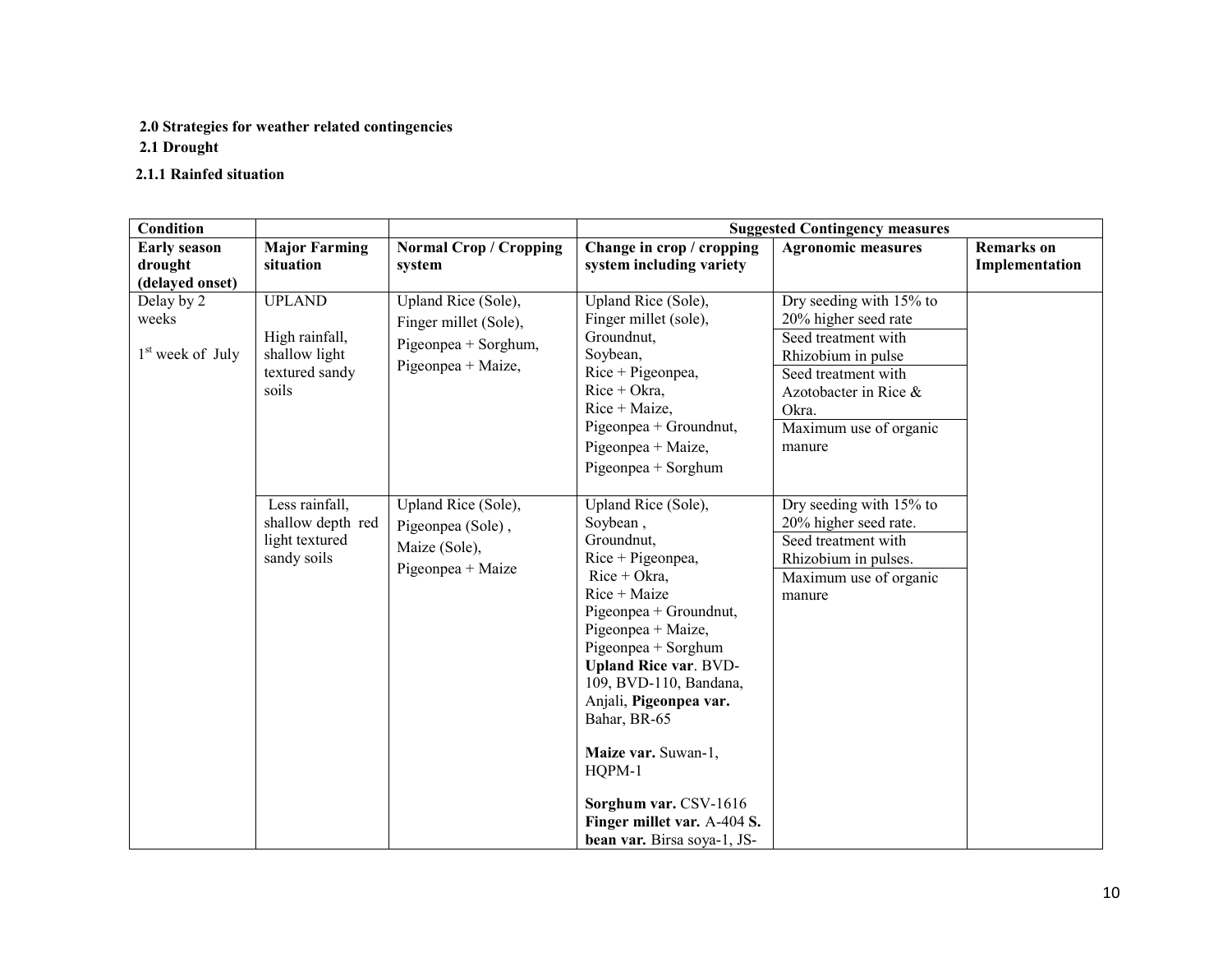|  | 335, Birsa Safed soya.-2<br>Groundnut var. BG-2, BG-<br>$3, B$ bold |  |
|--|---------------------------------------------------------------------|--|
|  | Okra var. Arka Anamika                                              |  |
|  |                                                                     |  |
|  |                                                                     |  |
|  |                                                                     |  |

| <b>Condition</b>                                       |                                                                                                                                 |                                                                                                                                                                              |                                                                                                                                                                                                                                                                                                                                                                                                            | <b>Suggested Contingency measures</b>                                                                                                                                                     |                                     |
|--------------------------------------------------------|---------------------------------------------------------------------------------------------------------------------------------|------------------------------------------------------------------------------------------------------------------------------------------------------------------------------|------------------------------------------------------------------------------------------------------------------------------------------------------------------------------------------------------------------------------------------------------------------------------------------------------------------------------------------------------------------------------------------------------------|-------------------------------------------------------------------------------------------------------------------------------------------------------------------------------------------|-------------------------------------|
| <b>Early season</b><br>drought<br>(delayed onset)      | <b>Major Farming</b><br>situation                                                                                               | <b>Normal Crop / Cropping</b><br>system                                                                                                                                      | Change in crop /<br>cropping system<br>including variety                                                                                                                                                                                                                                                                                                                                                   | <b>Agronomic measures</b>                                                                                                                                                                 | <b>Remarks</b> on<br>Implementation |
| Delay by 4<br>weeks<br>3 <sup>rd</sup><br>week of July | High rainfall,<br>shallow light<br>textured sandy soils<br>Less rainfall,<br>shallow depth red<br>light textured sandy<br>soils | Upland Rice (Sole),<br>Finger millet (Sole),<br>Pigeonpea + Sorghum,<br>Pigeonpea + Maize,<br>Upland Rice (Sole),<br>Pigeonpea (Sole),<br>Maize (Sole),<br>Pigeonpea + Maize | Upland Rice (Sole),<br>Finger millet (sole),<br>Groundnut,<br>Soybean,<br>$Rice + Pigeonpea$ ,<br>$Rice + Okra$ ,<br>$Rice + Maize$ ,<br>Pigeonpea +<br>Groundnut,<br>Pigeonpea + Maize,<br>Pigeonpea + Sorghum<br>Upland Rice (Sole),<br>Soybean,<br>Groundnut,<br>$Rice + Pigeonpea$ ,<br>$Rice + Okra,$<br>Rice + Maize<br>Pigeonpea $+$<br>Groundnut, Pigeonpea<br>$+$ Maize, Pigeonpea $+$<br>Sorghum | Dry seeding with 15% to<br>20% higher seed rate<br>Seed treatment with<br>Rhizobium in pulse<br>Seed treatment with<br>Azotobacter in Rice &<br>Okra.<br>Maximum use of organic<br>manure | Supply of seed<br>through NFSM      |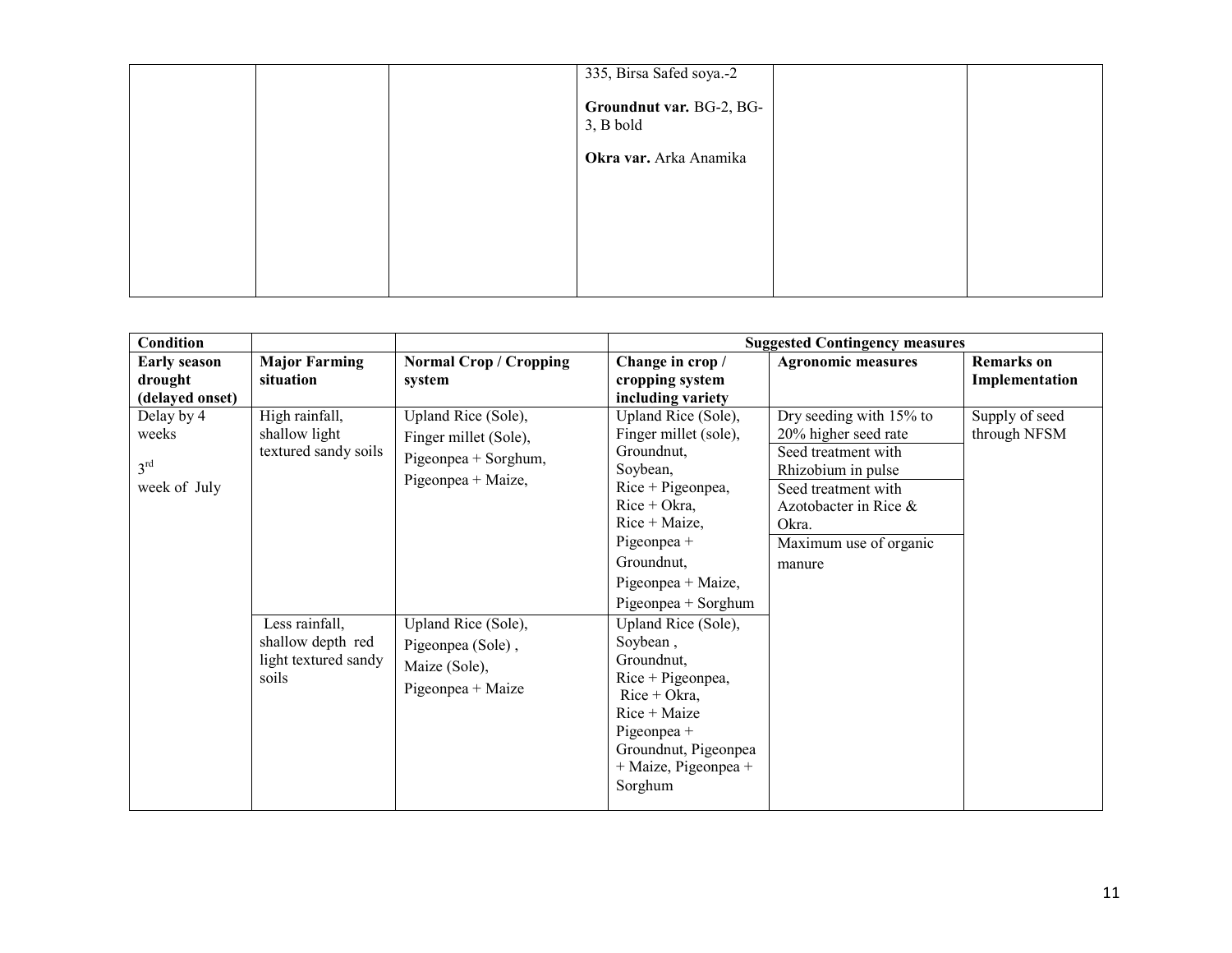| Condition                                         |                                                                                                                                 |                                                                                                                                                                              |                                                                                                                                                                                                                                                                                                                                                                                                | <b>Suggested Contingency measures</b>                                                                                                                                                             |                                                  |
|---------------------------------------------------|---------------------------------------------------------------------------------------------------------------------------------|------------------------------------------------------------------------------------------------------------------------------------------------------------------------------|------------------------------------------------------------------------------------------------------------------------------------------------------------------------------------------------------------------------------------------------------------------------------------------------------------------------------------------------------------------------------------------------|---------------------------------------------------------------------------------------------------------------------------------------------------------------------------------------------------|--------------------------------------------------|
| <b>Early season</b><br>drought<br>(delayed onset) | <b>Major Farming</b><br>situation                                                                                               | <b>Normal Crop / Cropping</b><br>system                                                                                                                                      | Change in crop / cropping<br>system including variety                                                                                                                                                                                                                                                                                                                                          | Agronomic<br>measures                                                                                                                                                                             | <b>Remarks</b> on<br>Implementation <sup>e</sup> |
| Delay by 6<br>weeks<br>$1st$ week of<br>August    | High rainfall,<br>shallow light<br>textured sandy soils<br>Less rainfall,<br>shallow depth red<br>light textured sandy<br>soils | Upland Rice (Sole),<br>Finger millet (Sole),<br>Pigeonpea + Sorghum,<br>Pigeonpea + Maize,<br>Upland Rice (Sole),<br>Pigeonpea (Sole),<br>Maize (Sole),<br>Pigeonpea + Maize | Upland Rice (Sole),<br>Finger millet (sole),<br>Groundnut,<br>Soybean,<br>$Rice + Pigeonpea$ ,<br>$Rice + Okra$ ,<br>$Rice + Maize$ ,<br>Pigeonpea + Groundnut,<br>Pigeonpea + Maize,<br>Pigeonpea + Sorghum<br>Upland Rice (Sole),<br>Soybean,<br>Groundnut,<br>Rice + Pigeonpea,<br>$Rice + Okra$ ,<br>$Rice + Maize$<br>Pigeonpea + Groundnut,<br>Pigeonpea + Maize,<br>Pigeonpea + Sorghum | Dry seeding with<br>15\% to 20\%<br>higher seed rate<br>Seed treatment<br>with Rhizobium in<br>pulse<br>Seed treatment<br>with Azotobacter<br>in Rice & Okra,<br>Maximum use of<br>organic manure | Supply of seed<br>through NFSM                   |

| Condition                                                   |                                                            |                                                                                            |                                                                                                                                                                                                               | <b>Suggested Contingency measures</b>                                                                                                                                                        |                                     |
|-------------------------------------------------------------|------------------------------------------------------------|--------------------------------------------------------------------------------------------|---------------------------------------------------------------------------------------------------------------------------------------------------------------------------------------------------------------|----------------------------------------------------------------------------------------------------------------------------------------------------------------------------------------------|-------------------------------------|
| <b>Early season</b><br>drought<br>(delayed onset)           | <b>Major Farming</b><br>situation                          | Normal Crop / Cropping<br>system                                                           | Change in crop / cropping<br>system including variety                                                                                                                                                         | <b>Agronomic measures</b>                                                                                                                                                                    | <b>Remarks</b> on<br>Implementation |
| Delay by 8<br>weeks<br>3 <sup>rd</sup><br>week of<br>August | High rainfall,<br>shallow light<br>textured sandy<br>soils | Upland Rice (Sole),<br>Finger millet (Sole),<br>Pigeonpea + Sorghum,<br>Pigeonpea + Maize, | Upland Rice (Sole),<br>Finger millet (sole),<br>Groundnut,<br>Soybean,<br>$Rice + Pigeonpea,$<br>$Rice + Okra$ ,<br>$Rice + Maize$ .<br>Pigeonpea + Groundnut,<br>Pigeonpea + Maize,<br>$Pigeonpea + Sorghum$ | Dry seeding with 15% to<br>20% higher seed rate<br>Seed treatment with<br>Rhizobium in pulse<br>Seed treatment with<br>Azotobacter in Rice $\&$<br>Okra.<br>Maximum use of organic<br>manure | Supply of seed<br>through NFSM      |
|                                                             | Less rainfall,                                             | Upland Rice (Sole),                                                                        | Upland Rice (Sole),                                                                                                                                                                                           |                                                                                                                                                                                              |                                     |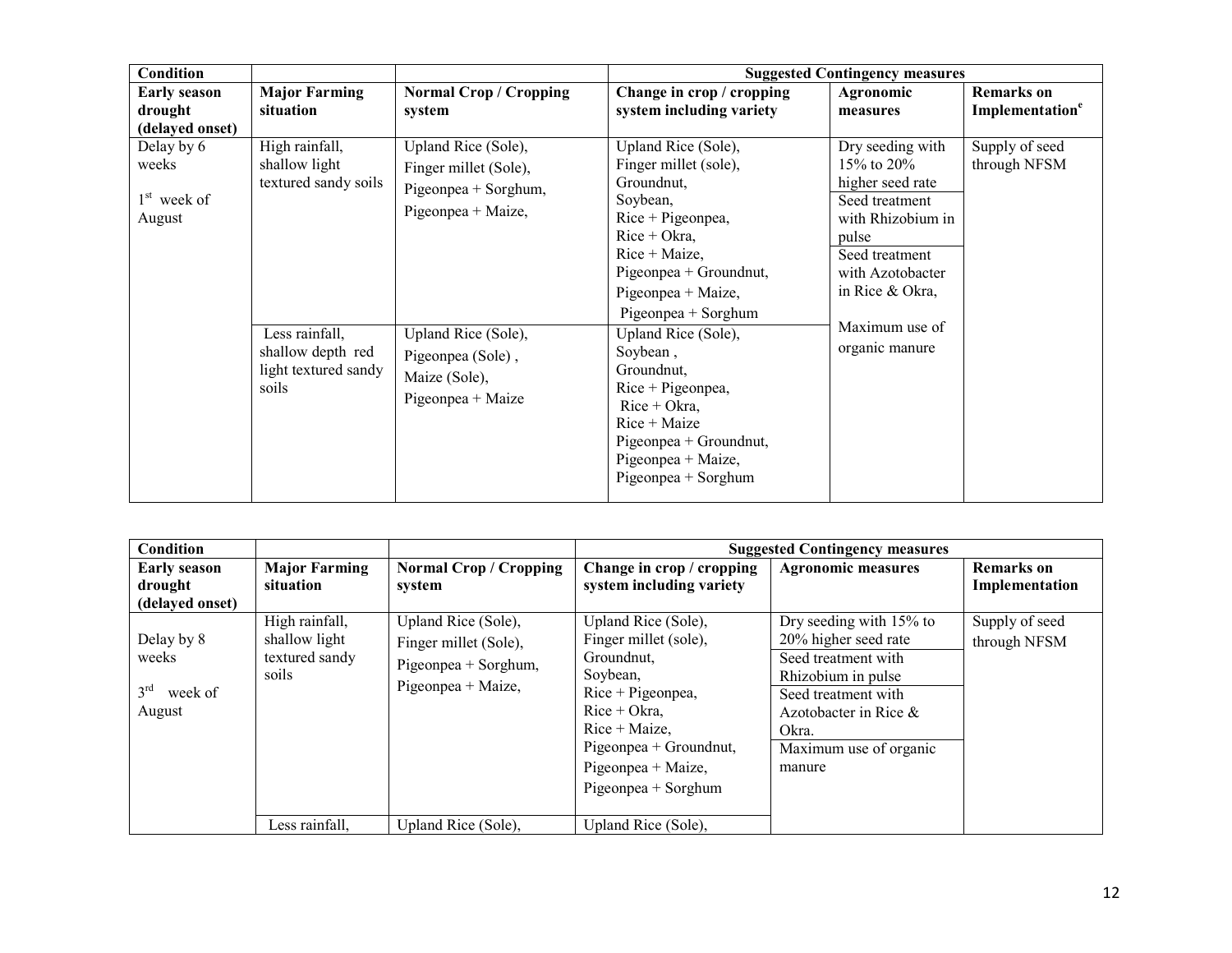| shallow depth red<br>light textured<br>sandy soils | Pigeonpea (Sole),<br>Maize (Sole),<br>$Pigeonpea + Maize$ | Soybean,<br>Groundnut,<br>$Rice + Pigeonpea$ ,<br>$Rice + Okra$ ,<br>$Rice + Maize$<br>Pigeonpea + Groundnut,<br>Pigeonpea + Maize,<br>$Pigeonpea + Sorghum$ |  |  |
|----------------------------------------------------|-----------------------------------------------------------|--------------------------------------------------------------------------------------------------------------------------------------------------------------|--|--|
|----------------------------------------------------|-----------------------------------------------------------|--------------------------------------------------------------------------------------------------------------------------------------------------------------|--|--|

| Condition                                         |                                                                                     |                                                                                                         |                                                                                     | <b>Suggested Contingency measures</b>                                                                                                           |                                     |
|---------------------------------------------------|-------------------------------------------------------------------------------------|---------------------------------------------------------------------------------------------------------|-------------------------------------------------------------------------------------|-------------------------------------------------------------------------------------------------------------------------------------------------|-------------------------------------|
| <b>Early season</b><br>drought (delayed<br>onset) | <b>Major Farming</b><br>situation                                                   | Normal Crop/<br>Cropping system                                                                         | Change in crop / cropping<br>system including variety                               | <b>Agronomic measures</b>                                                                                                                       | <b>Remarks</b> on<br>Implementation |
| Delay by 2 weeks<br>$1st$ week of July            | High rainfall,<br>slightly deep sandy<br>loam soils<br><b>MID LAND</b>              | Rice,<br>Finger millet,<br>Pigeonpea,<br>Sorghum,<br>Maize,<br>Pigeonpea + Sorghum<br>Pigeonpea + Maize | Rice,<br>Finger millet,<br>Groundnut,<br>Soybean,<br>Maize<br>$Rice + Green$ manure | Raising of Nursery<br>through mat method in<br>Rice<br>Seed treatment with<br>Rhizobium in pulses<br>Seed treatment with<br>Azotobacter in Rice | $\overline{\phantom{a}}$            |
|                                                   | Less rainfall,<br>medium depth,<br>light to medium<br>textured sandy<br>loam soils. | Rice, Pigeonpea, Maize<br>$Pigeonpea + Maize$<br>Pigeonpea + Sorghum                                    | Rice,<br>Soybean, Groundnut, Maize<br>$Rice + Green$ manure                         | Maximum use of<br>organic manure                                                                                                                |                                     |

| Condition                                         |                                                     |                                                                                                         |                                                                                     | <b>Suggested Contingency measures</b>                                                                                                                             |                                                  |
|---------------------------------------------------|-----------------------------------------------------|---------------------------------------------------------------------------------------------------------|-------------------------------------------------------------------------------------|-------------------------------------------------------------------------------------------------------------------------------------------------------------------|--------------------------------------------------|
| <b>Early season</b><br>drought<br>(delayed onset) | <b>Major Farming</b><br>situation <sup>a</sup>      | <b>Normal Crop / Cropping</b><br>system <sup>b</sup>                                                    | Change in crop / cropping<br>system <sup>c</sup> including variety                  | Agronomic<br>measures <sup>a</sup>                                                                                                                                | <b>Remarks</b> on<br>Implementation <sup>e</sup> |
| Delay by 4<br>weeks<br>$3rd$ week of July         | High rainfall,<br>slightly deep sandy<br>loam soils | Rice,<br>Finger millet,<br>Pigeonpea,<br>Sorghum,<br>Maize,<br>Pigeonpea + Sorghum<br>Pigeonpea + Maize | Rice,<br>Finger millet,<br>Groundnut,<br>Soybean,<br>Maize<br>$Rice + Green$ manure | Raising of Nursery<br>through mat method in<br>Rice<br>Seed treatment with<br>Rhizobium in pulses<br>Seed treatment with<br>Azotobacter in Rice<br>Maximum use of | Supply of seed<br>through NFSM                   |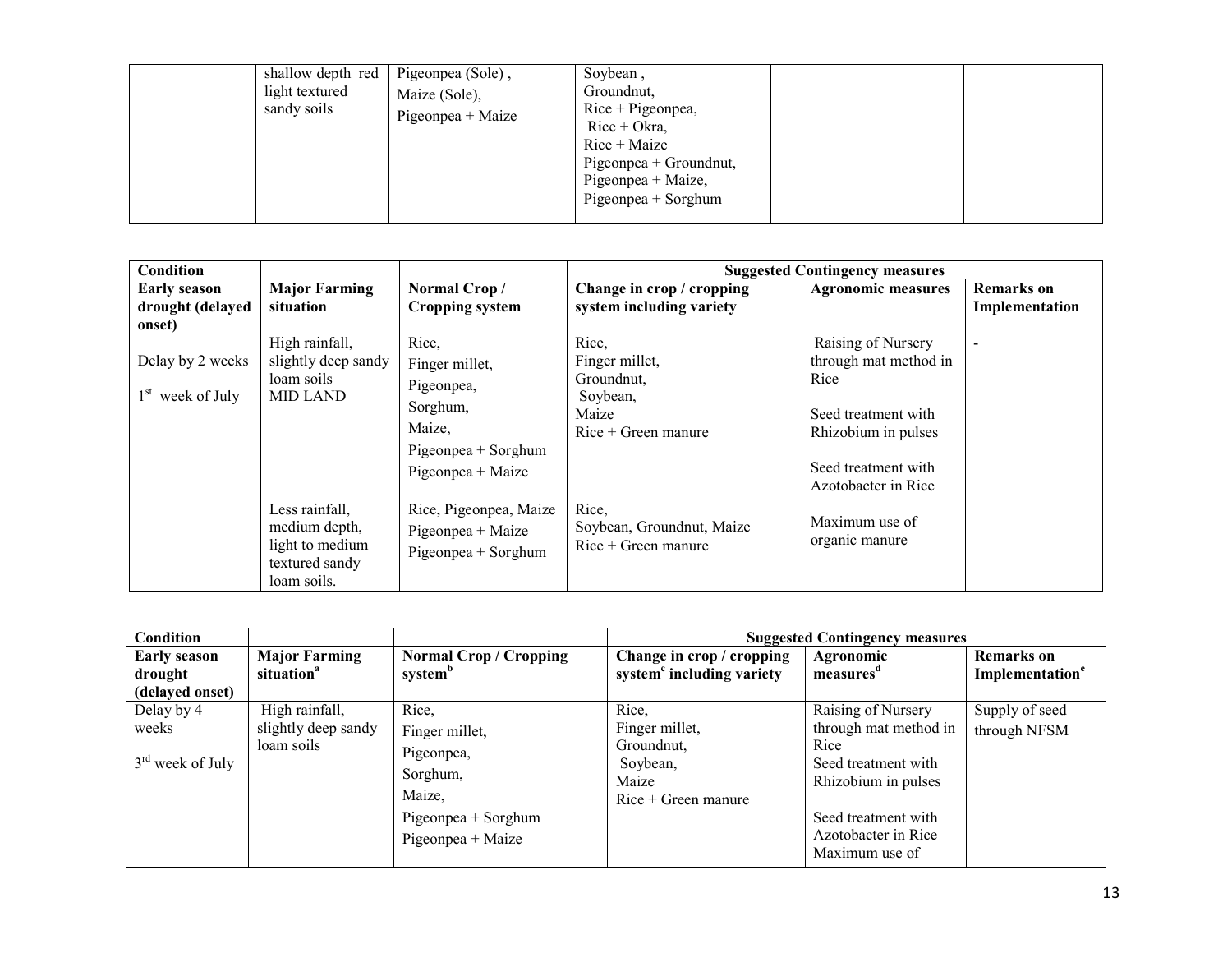| Condition                                         |                                                                                  |                                                                                                         |                                                                                     | <b>Suggested Contingency measures</b>                                                                                                             |                                         |
|---------------------------------------------------|----------------------------------------------------------------------------------|---------------------------------------------------------------------------------------------------------|-------------------------------------------------------------------------------------|---------------------------------------------------------------------------------------------------------------------------------------------------|-----------------------------------------|
| <b>Early season</b><br>drought<br>(delayed onset) | <b>Major Farming</b><br>situation                                                | <b>Normal Crop / Cropping</b><br>system                                                                 | Change in crop / cropping<br>system including variety                               | <b>Agronomic measures</b>                                                                                                                         | <b>Remarks</b> on<br>Implementatio<br>n |
| Delay by 6<br>weeks<br>$1st$ week of<br>August    | High rainfall,<br>slightly deep sandy<br>loam soils                              | Rice,<br>Finger millet,<br>Pigeonpea,<br>Sorghum,<br>Maize,<br>Pigeonpea + Sorghum<br>Pigeonpea + Maize | Rice,<br>Finger millet,<br>Groundnut,<br>Soybean,<br>Maize<br>$Rice + Green$ manure | Raising of Nursery<br>through mat method in<br>Rice<br>Seed treatment with<br>Rhizobium in pulses,<br>Seed treatment with<br>Azotobacter in Rice, | Supply of seed<br>through NFSM          |
|                                                   | Less rainfall,<br>medium depth, light<br>to medium textured<br>sandy loam soils. | Rice, Pigeonpea, Maize<br>Pigeonpea + Maize<br>Pigeonpea + Sorghum                                      | Rice,<br>Soybean, Groundnut, Maize<br>$Rice + Green$ manure                         | Maximum use of<br>organic manure                                                                                                                  |                                         |

| Condition                                                |                                                     |                                                                                                           |                                                                                     | <b>Suggested Contingency measures</b>                                                                                                             |                                                  |
|----------------------------------------------------------|-----------------------------------------------------|-----------------------------------------------------------------------------------------------------------|-------------------------------------------------------------------------------------|---------------------------------------------------------------------------------------------------------------------------------------------------|--------------------------------------------------|
| <b>Early season</b><br>drought<br>(delayed onset)        | <b>Major Farming</b><br>situation <sup>a</sup>      | <b>Normal Crop / Cropping</b><br>system <sup>b</sup>                                                      | Change in crop / cropping<br>system <sup>c</sup> including variety                  | Agronomic measures <sup>d</sup>                                                                                                                   | <b>Remarks</b> on<br>Implementation <sup>e</sup> |
| Delay by 8<br>weeks<br>3 <sup>rd</sup><br>week of August | High rainfall,<br>slightly deep sandy<br>loam soils | Rice,<br>Finger millet,<br>Pigeonpea,<br>Sorghum,<br>Maize,<br>$Pigeonpea + Sorghum$<br>Pigeonpea + Maize | Rice,<br>Finger millet,<br>Groundnut,<br>Soybean,<br>Maize<br>$Rice + Green$ manure | Raising of Nursery<br>through mat method in<br>Rice<br>Seed treatment with<br>Rhizobium in pulses,<br>Seed treatment with<br>Azotobacter in Rice, | Supply of seed<br>through NFSM                   |
|                                                          |                                                     |                                                                                                           |                                                                                     | Maximum use of<br>organic manure                                                                                                                  |                                                  |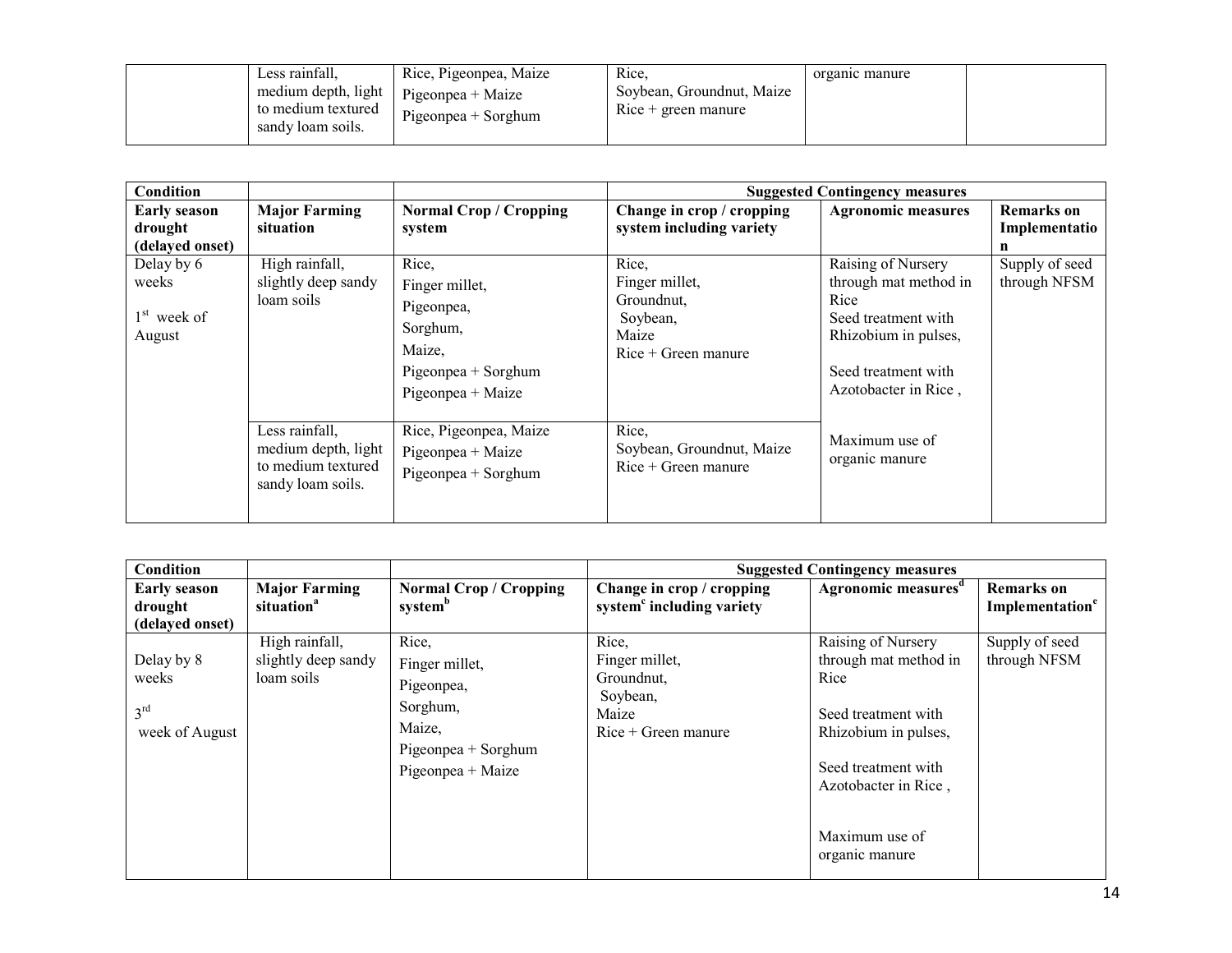| Less rainfall,<br>Rice, Pigeonpea, Maize<br>$\vert$ medium depth, light $\vert$ Pigeonpea + Maize<br>to medium textured<br>$Pigeonpea + Sorghum$<br>sandy loam soils. | Rice,<br>Soybean, Groundnut, Maize<br>$Rice + Green$ manure |  |  |
|-----------------------------------------------------------------------------------------------------------------------------------------------------------------------|-------------------------------------------------------------|--|--|
|-----------------------------------------------------------------------------------------------------------------------------------------------------------------------|-------------------------------------------------------------|--|--|

| Condition                                            |                                                                                      |                                              | <b>Suggested Contingency measures</b>                              |                                                     |                                                  |  |
|------------------------------------------------------|--------------------------------------------------------------------------------------|----------------------------------------------|--------------------------------------------------------------------|-----------------------------------------------------|--------------------------------------------------|--|
| <b>Early season</b><br>drought<br>(delayed<br>onset) | <b>Major Farming situation</b> <sup>a</sup>                                          | Normal Crop/<br>Cropping system <sup>b</sup> | Change in crop / cropping<br>system <sup>c</sup> including variety | Agronomic measures <sup>d</sup>                     | <b>Remarks</b> on<br>Implementation <sup>e</sup> |  |
| Delay by 2<br>weeks                                  | <b>LOW LAND</b><br>High rainfall, medium<br>depth, heavy textured clay<br>loam soils | Rice                                         | Rice                                                               | Raising of Nursery<br>through mat method in<br>Rice |                                                  |  |
| $1st$ week of<br>July                                | Less rainfall, medium<br>depth, heavy textured clay<br>loam soils                    | Rice                                         | Rice<br>Rice var. MTU-7029, MTU-<br>1001, BPT-5204, Rajendra       |                                                     |                                                  |  |

| Condition                                            |                                                                                      |                                                    | <b>Suggested Contingency measures</b>                         |                                                     |                                          |  |
|------------------------------------------------------|--------------------------------------------------------------------------------------|----------------------------------------------------|---------------------------------------------------------------|-----------------------------------------------------|------------------------------------------|--|
| <b>Early season</b><br>drought<br>(delayed<br>onset) | <b>Major Farming situation</b> <sup>a</sup>                                          | <b>Normal Crop/cropping</b><br>system <sup>b</sup> | Change in crop/cropping<br>system <sup>c</sup>                | Agronomic measures <sup>d</sup>                     | <b>Remarks</b> on<br>Implementati<br>on  |  |
| Delay by 4<br>weeks                                  | <b>LOW LAND</b><br>High rainfall, medium depth,<br>heavy textured clay loam<br>soils | Rice                                               | Rice                                                          | Raising of Nursery<br>through mat method in<br>Rice | Supply of seed<br>through<br><b>NFSM</b> |  |
| $3rd$ week of<br>July                                | Less rainfall, medium depth,<br>heavy textured clay loam<br>soils                    | Rice                                               | Rice<br>Rice var. Lalat, MTU-1010,<br>Abhishek, Pro agro-6444 |                                                     |                                          |  |

| Condition                                            |                                                 |                                                    | <b>Suggested Contingency measures</b> |                                                     |                                |  |
|------------------------------------------------------|-------------------------------------------------|----------------------------------------------------|---------------------------------------|-----------------------------------------------------|--------------------------------|--|
| <b>Early season</b><br>drought<br>(delayed<br>onset) | <b>Major Farming situation</b> <sup>a</sup>     | <b>Normal Crop/cropping</b><br>system <sup>b</sup> | Change in crop/cropping<br>system     | Agronomic measures                                  | Remarks on<br>Implementatio    |  |
| Delay by 6<br>weeks                                  | <b>LOW LAND</b><br>High rainfall, medium depth, | Rice                                               | Rice                                  | Raising of Nursery<br>through mat method in<br>Rice | Supply of seed<br>through NFSM |  |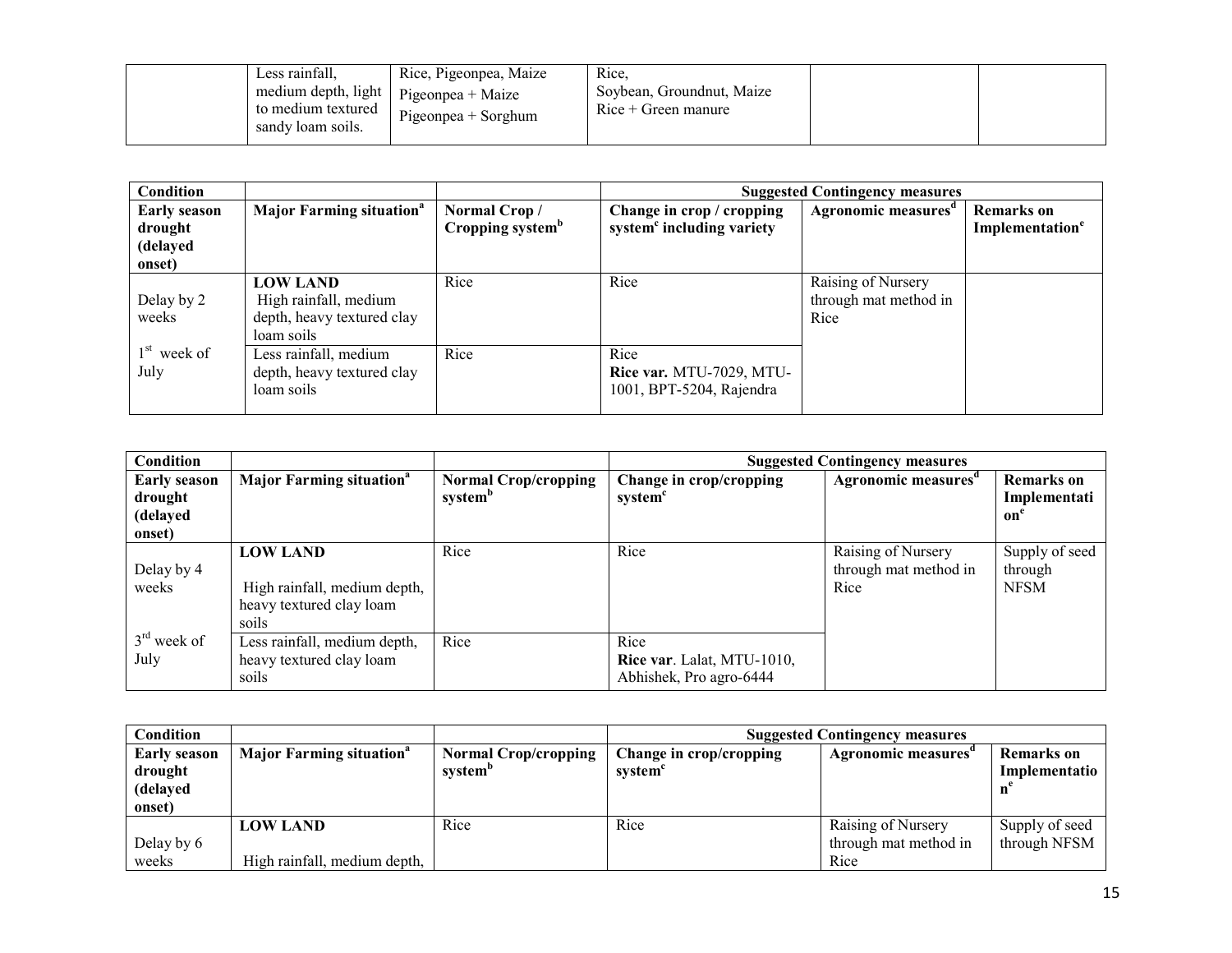| week of | heavy textured clay loam<br>soils |      |                            |  |
|---------|-----------------------------------|------|----------------------------|--|
| August  | Less rainfall, medium depth,      | Rice | Rice                       |  |
|         | heavy textured clay loam          |      | Rice var. Lalat, MTU-1010, |  |
|         | soils                             |      | Abhishek, Pro agro-6444    |  |

| Condition                                         |                                                                                      |                                                    | <b>Suggested Contingency measures</b>                         |                                                                             |                                          |  |
|---------------------------------------------------|--------------------------------------------------------------------------------------|----------------------------------------------------|---------------------------------------------------------------|-----------------------------------------------------------------------------|------------------------------------------|--|
| <b>Early season</b><br>drought<br>(delayed onset) | <b>Major Farming situation</b> <sup>a</sup>                                          | <b>Normal Crop/cropping</b><br>system <sup>b</sup> | Change in crop/cropping<br>system <sup>c</sup>                | Agronomic measures <sup>a</sup>                                             | <b>Remarks</b> on<br>Implementati<br>on' |  |
| Delay by 8<br>weeks<br>3 <sup>rd</sup><br>week of | <b>LOW LAND</b><br>High rainfall, medium<br>depth, heavy textured clay<br>loam soils | Rice                                               | Rice                                                          | Short to medium<br>duration variety should<br>be sown behind the<br>plough. | Supply of seed<br>through<br><b>NFSM</b> |  |
| August                                            | Less rainfall, medium<br>depth, heavy textured clay<br>loam soils                    | Rice<br>Rice var. MTU-7029,<br>Bhojna              | Rice<br>Rice var. Lalat, MTU-1010,<br>Abhishek, Pro agro-6444 |                                                                             |                                          |  |

| Condition                                                                                                                |                                                                                                                                                                                    |                                                                                                                                                                                                                                              |                              | <b>Suggested Contingency measures</b>                            |                                                                                                 |
|--------------------------------------------------------------------------------------------------------------------------|------------------------------------------------------------------------------------------------------------------------------------------------------------------------------------|----------------------------------------------------------------------------------------------------------------------------------------------------------------------------------------------------------------------------------------------|------------------------------|------------------------------------------------------------------|-------------------------------------------------------------------------------------------------|
| Early season<br>drought (Normal<br>onset)                                                                                | <b>Major Farming</b><br>situation <sup>a</sup>                                                                                                                                     | <b>Normal Crop/cropping</b><br>system <sup>b</sup>                                                                                                                                                                                           | Crop management <sup>c</sup> | Soil nutrient &<br>moisture conservation<br>measues <sup>a</sup> | <b>Remarks</b> on<br>Implementatio<br>$n^e$                                                     |
| Normal onset<br>followed by 15-20<br>days dry spell<br>after sowing<br>leading to poor<br>germination/crop<br>stand etc. | UP LAND and<br><b>MEDIUM LAND</b><br>High rainfall, Red<br>shallow light<br>textured sandy<br>soils.<br>Less rainfall, Red<br>shallow light<br>textured sandy $\&$<br>acidic soil. | Rice, Finger millet,<br>Pigeonpea, Blackgram,<br>Sorghum, Niger, Green gram<br>Pigeonpea + Sorghum<br>Pigeonpea + Maize<br>Rice, Pigeonpea, Blackgram,<br>Maize, Sorghum, Niger, Green<br>gram<br>Pigeonpea + Maize<br>$Pigeonpea + Sorghum$ | Gap filling<br>Re sowing     | Maximum use of<br>compost,<br>Contour bunding,<br>Terracing,     | Supply of seed<br>through NFSM<br>Construction of<br>percolation<br>tank through<br><b>IWSM</b> |

| Condition         |                      |                      | <b>Suggested Contingency</b><br>measures |                 |                   |
|-------------------|----------------------|----------------------|------------------------------------------|-----------------|-------------------|
| Mid season        | <b>Maior Farming</b> | Normal Crop/cropping | Crop management                          | Soil nutrient & | <b>Remarks</b> on |
| drought (long dry | situation            | system               |                                          | moisture        | Implementati      |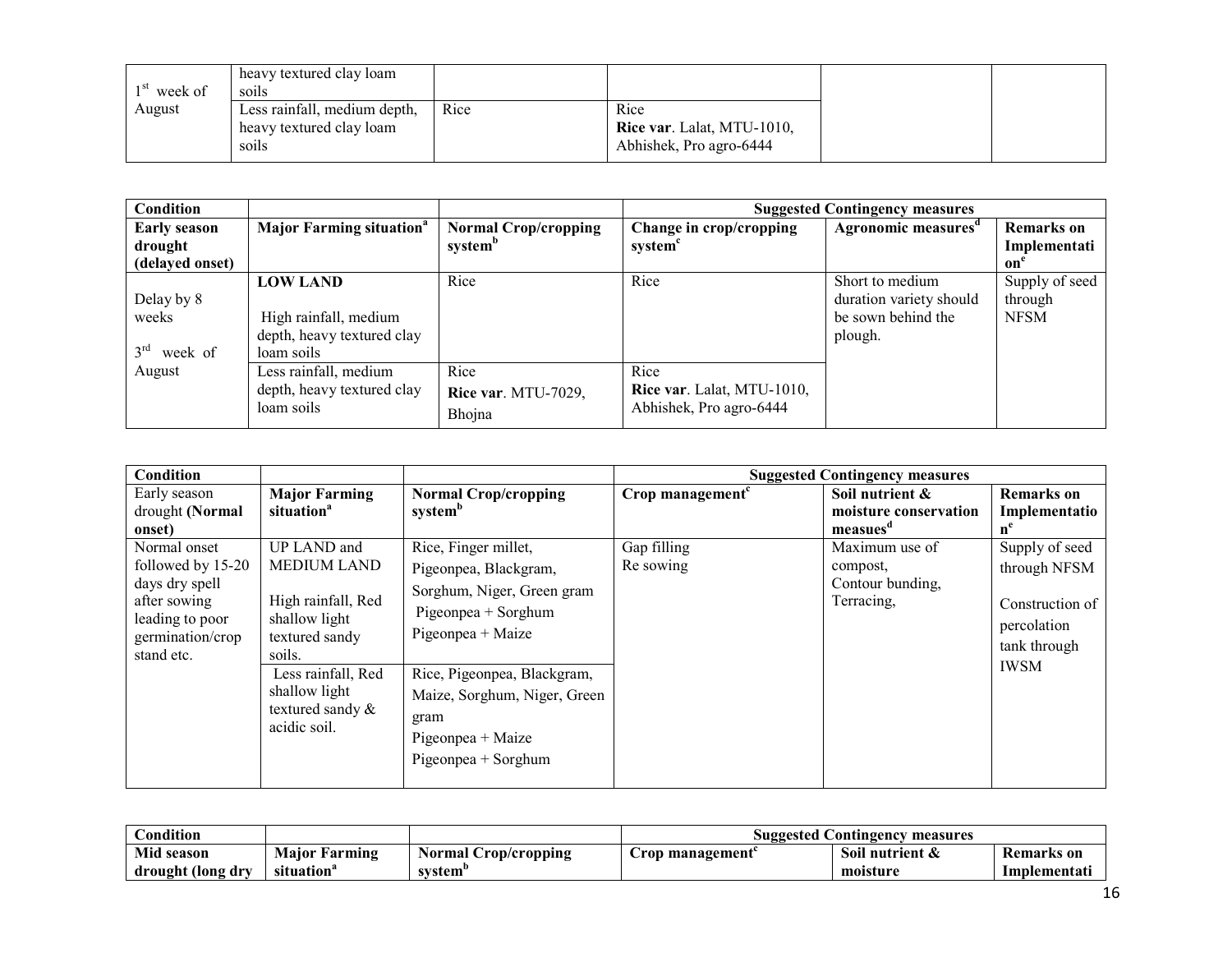| spell, consecutive<br>2 weeks rainless<br>$(>2.5$ mm) period)<br>At vegetative stage | High rainfall, Red<br>Rice, Finger millet, Pigeonpea,<br>shallow light<br>Blackgram, Sorghum, Niger,<br>textured sandy<br>Green gram<br>soils.<br>$Pigeonpea + Sorghum$<br>Pigeonpea + Maize | Life saving irrigation,<br>Clipping of leaf tips<br>Gap filling $&$ postponment of<br>top dressing                | conservation<br>measures<br>Maximum use of<br>compost,<br>Contour bunding,<br>Terracing.     | on <sup>e</sup><br>Seed provide<br>through NFSM<br>Construction<br>of Water,<br>conservation<br>structures |              |
|--------------------------------------------------------------------------------------|----------------------------------------------------------------------------------------------------------------------------------------------------------------------------------------------|-------------------------------------------------------------------------------------------------------------------|----------------------------------------------------------------------------------------------|------------------------------------------------------------------------------------------------------------|--------------|
|                                                                                      | Less rainfall, Red<br>shallow light<br>textured sandy $\&$<br>acidic soil.                                                                                                                   | Rice, Pigeonpea, Blackgram,<br>Maize, Sorghum, Niger, Green<br>gram<br>Pigeonpea + Maize<br>$Pigeonpea + Sorghum$ | Life saving irrigation<br>Clipping of leaf tips<br>Gap filling $&$ postponed top<br>dressing | $\overline{\text{Maximum}}$ use of<br>compost,<br>Strengthening of bund,                                   | through IWMP |

| Condition                                 |                                                                            |                                                                                                                           |                              | <b>Suggested Contingency measures</b>                            |                                                                        |
|-------------------------------------------|----------------------------------------------------------------------------|---------------------------------------------------------------------------------------------------------------------------|------------------------------|------------------------------------------------------------------|------------------------------------------------------------------------|
| Mid season<br>drought (long<br>dry spell) | <b>Major Farming</b><br>situation <sup>a</sup>                             | <b>Normal Crop/cropping</b><br>system <sup>b</sup>                                                                        | Crop management <sup>c</sup> | Soil nutrient &<br>moisture conservation<br>measues <sup>d</sup> | <b>Remarks</b> on<br>Implementatio<br>$n^e$                            |
| At flowering/<br>fruiting stage           | High rainfall, Red<br>shallow light<br>textured sandy soils.               | Rice, Finger millet, Pigeonpea,<br>Blackgram, Sorghum, Niger,<br>Green gram<br>$Pigeonpea + Sorghum$<br>Pigeonpea + Maize | Life saving irrigation       | Conservation of water<br>on watershed basis                      | Construction of<br>Water<br>conservation<br>structures<br>through IWMP |
|                                           | Less rainfall, Red<br>shallow light<br>textured sandy $\&$<br>acidic soil. | Rice, Pigeonpea, Blackgram,<br>Maize, Sorghum, Niger, Green<br>gram<br>Pigeonpea + Maize<br>$Pigeonpea + Sorghum$         |                              |                                                                  |                                                                        |

| Condition       |                      |                                 | <b>Suggested Contingency measures</b> |                        |                   |  |
|-----------------|----------------------|---------------------------------|---------------------------------------|------------------------|-------------------|--|
| <b>Terminal</b> | <b>Major Farming</b> | <b>Normal Crop/cropping</b>     | Crop management                       | Rabi Crop planning     | <b>Remarks</b> on |  |
| drought         | situation            | system                          |                                       |                        | Implementatio     |  |
| (Early          |                      |                                 |                                       |                        | n                 |  |
| withdrawal of   |                      |                                 |                                       |                        |                   |  |
| monsoon)        |                      |                                 |                                       |                        |                   |  |
|                 | High rainfall, Red   | Rice, Finger millet, Pigeonpea, | Life saving irrigation,               | Linseed, Lentil, Horse | Construction of   |  |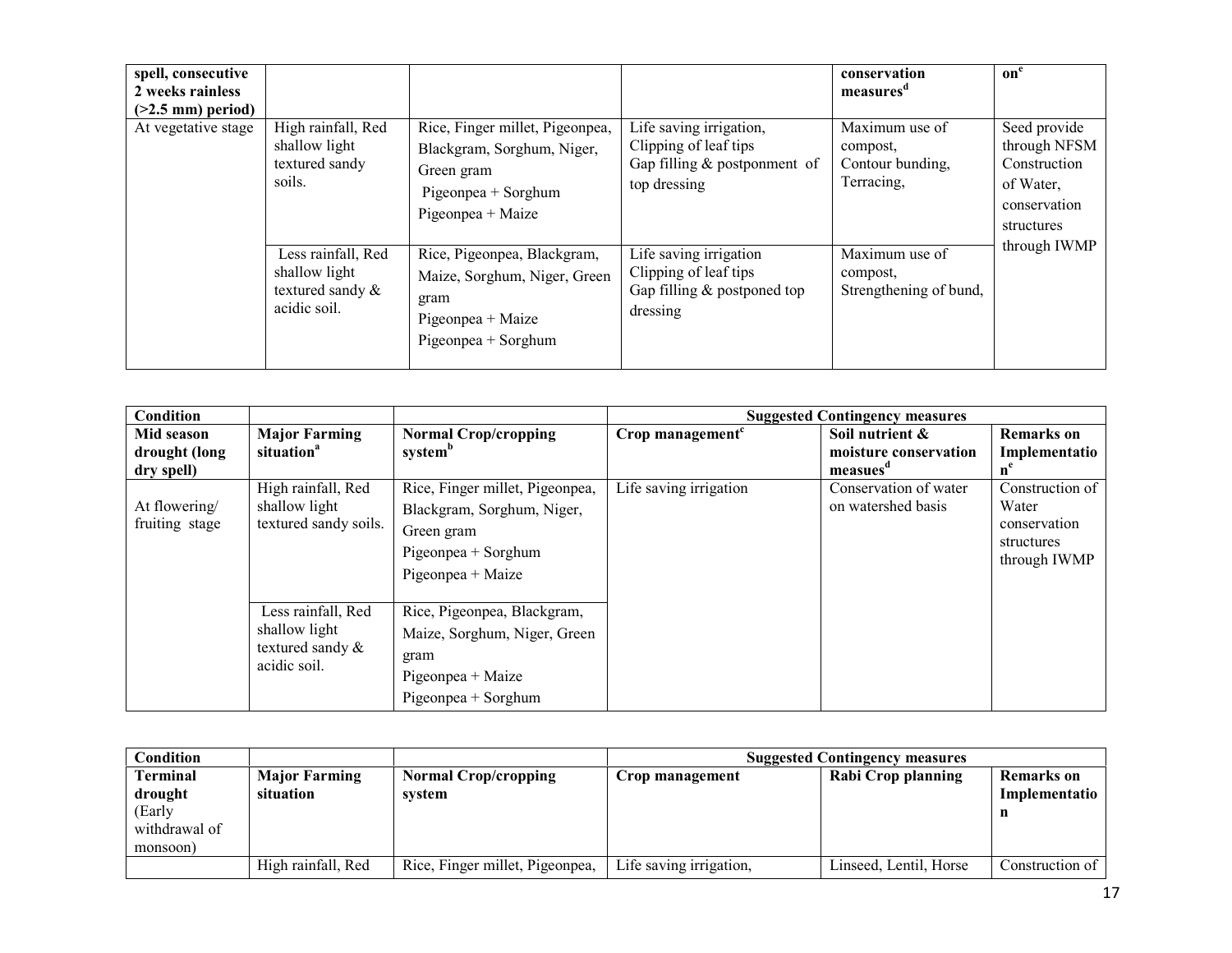| shallow light<br>textured sandy soils.                                     | Blackgram, Sorghum, Niger,<br>Green gram<br>$Pigeonpea + Sorghum$<br>Pigeonpea + Maize                             | Harvest at physiological<br>maturity stage,<br>Pigeonpea harvested for<br>vegetable purpose | gram, Cow pea, Field<br>bean | Water<br>conservation<br>structures<br>through IWMP |
|----------------------------------------------------------------------------|--------------------------------------------------------------------------------------------------------------------|---------------------------------------------------------------------------------------------|------------------------------|-----------------------------------------------------|
| Less rainfall, Red<br>shallow light<br>textured sandy $\&$<br>acidic soil. | Rice, Pigeonpea, Blackgram,<br>Maize, Sorghum, Niger, Green<br>gram,<br>Pigeonpea + Maize<br>$Pigeonpea + Sorghum$ |                                                                                             |                              |                                                     |

| Condition         |                        |                             |                     | <b>Suggested Contingency measures</b> |                             |
|-------------------|------------------------|-----------------------------|---------------------|---------------------------------------|-----------------------------|
| Early season      | <b>Major Farming</b>   | <b>Normal Crop/cropping</b> | Crop management $c$ | Soil nutrient &                       | <b>Remarks</b> on           |
| drought (Normal   | situation <sup>a</sup> | system <sup>b</sup>         |                     | moisture                              | Implementation <sup>e</sup> |
| onset)            |                        |                             |                     | conservation                          |                             |
|                   |                        |                             |                     | measues <sup>a</sup>                  |                             |
| Normal onset      | <b>LOW LAND</b>        | Rice                        | Gap filling         | Maximum use of                        | Supply of seed              |
| followed by 15-20 |                        |                             | Re sowing           | compost                               | through NFSM,               |
| days dry spell    | High rainfall, Red     |                             |                     |                                       |                             |
| after sowing      | shallow light textured |                             |                     |                                       | Construction of             |
| leading to poor   | sandy soils.           |                             |                     |                                       | percolation tank            |
| germination/crop  |                        |                             |                     |                                       | through IWSM                |
| stand etc.        | Less rainfall, Red     | Rice                        |                     |                                       |                             |
|                   | shallow light textured |                             |                     |                                       |                             |
|                   | sandy & acidic soil.   |                             |                     |                                       |                             |
|                   |                        |                             |                     |                                       |                             |

| Condition                                                                                              |                                                                                    |                                          |                                                                            | <b>Suggested Contingency measures</b>                |                                                                  |
|--------------------------------------------------------------------------------------------------------|------------------------------------------------------------------------------------|------------------------------------------|----------------------------------------------------------------------------|------------------------------------------------------|------------------------------------------------------------------|
| Mid season<br>drought (long<br>dry spell,<br>consecutive 2<br>weeks rainless<br>$(>2.5$ mm)<br>period) | <b>Major Farming</b><br>situation <sup>a</sup>                                     | <b>Normal</b><br>Crop/cropping<br>system | Crop management <sup>c</sup>                                               | Soil nutrient &<br>moisture conservation<br>measures | <b>Remarks</b> on<br>Implementation <sup>e</sup>                 |
| At vegetative<br>stage                                                                                 | <b>LOW LAND</b><br>High rainfall, Red<br>shallow light<br>textured sandy<br>soils. | Rice                                     | Life saving irrigation,<br>Gap filling $&$ postponement of<br>top dressing | Maximum use of compost                               | Construction of Water<br>conservation structures<br>through IWMP |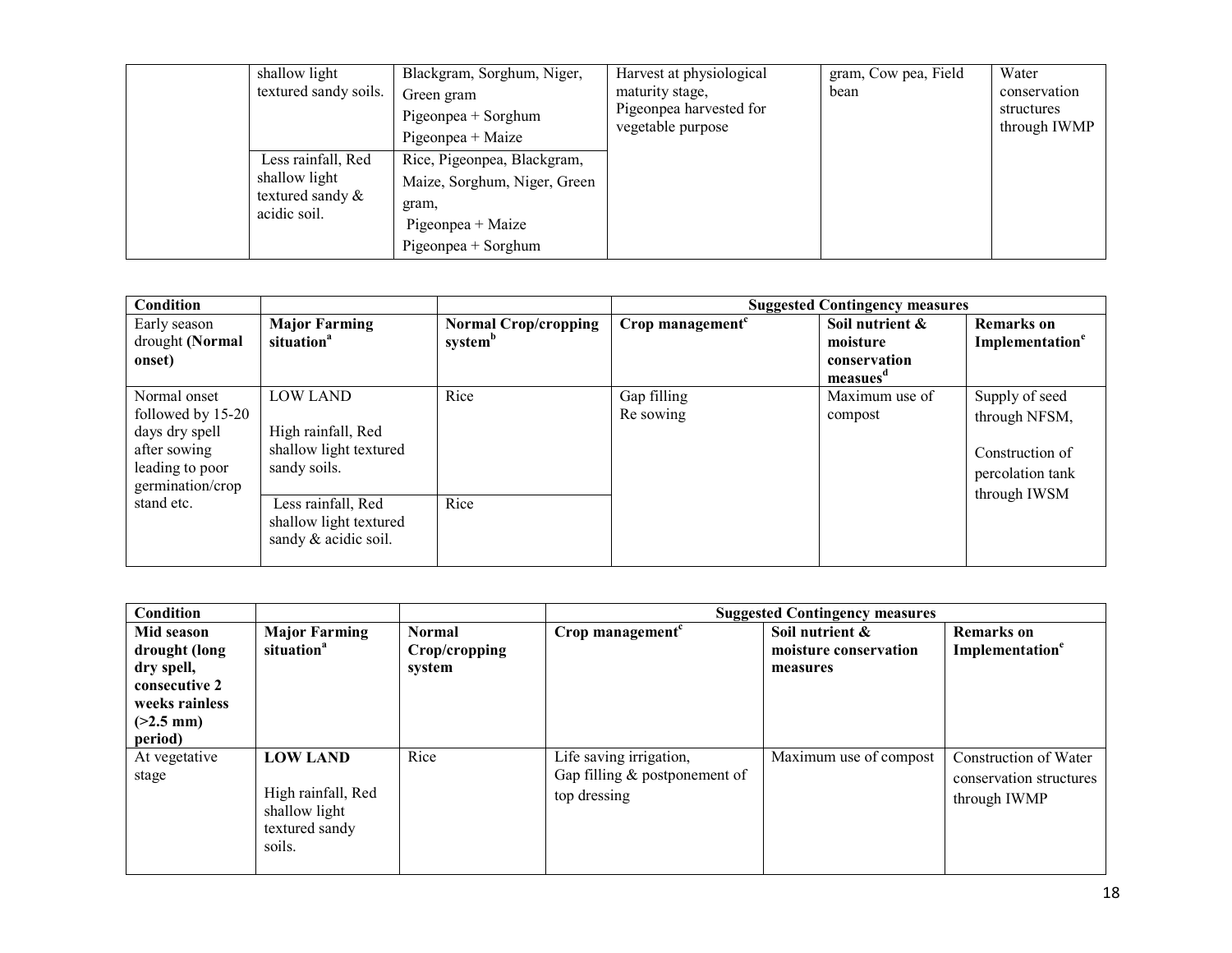| Less rainfall, Red                      | Rice |  |  |
|-----------------------------------------|------|--|--|
| shallow light                           |      |  |  |
| textured sandy $\&$                     |      |  |  |
| $\cdot$ $\cdot$ $\cdot$<br>acidic soil. |      |  |  |

| Condition                                 |                                                                                    |                                                |                              | <b>Suggested Contingency measures</b>                             |                                                                  |
|-------------------------------------------|------------------------------------------------------------------------------------|------------------------------------------------|------------------------------|-------------------------------------------------------------------|------------------------------------------------------------------|
| Mid season<br>drought (long<br>dry spell) | <b>Major Farming</b><br>situation <sup>a</sup>                                     | Normal<br>Crop/cropping<br>system <sup>b</sup> | Crop management <sup>c</sup> | Soil nutrient &<br>moisture conservation<br>measures <sup>d</sup> | <b>Remarks</b> on<br>Implementation <sup>e</sup>                 |
| At flowering/<br>fruiting stage           | <b>LOW LAND</b><br>High rainfall, Red<br>shallow light<br>textured sandy<br>soils. | Rice                                           | Life saving irrigation       |                                                                   | Construction of Water<br>conservation structures<br>through IWMP |
|                                           | Less rainfall, Red<br>shallow light<br>textured sandy $\&$<br>acidic soil.         | Rice                                           |                              |                                                                   |                                                                  |

| Condition                                                         |                                                                                 |                                          |                                                                      | <b>Suggested Contingency measures</b>                              |                                                                            |
|-------------------------------------------------------------------|---------------------------------------------------------------------------------|------------------------------------------|----------------------------------------------------------------------|--------------------------------------------------------------------|----------------------------------------------------------------------------|
| <b>Terminal</b><br>drought<br>(Early<br>withdrawal of<br>monsoon) | <b>Major Farming</b><br>situation                                               | <b>Normal</b><br>Crop/cropping<br>system | Crop management                                                      | Rabi Crop planning                                                 | <b>Remarks</b> on<br>Implementation                                        |
|                                                                   | <b>LOW LAND</b><br>High rainfall, Red<br>shallow light<br>textured sandy soils. | Rice                                     | Life saving irrigation<br>Harvest at physiological<br>maturity stage | Linseed, Lentil, Horsegram, Cow<br>pea, Fieldbean, Wheat, Chickpea | Construction of<br>Water conservation<br>structures through<br><b>IWMP</b> |
|                                                                   | Less rainfall, Red<br>shallow light<br>textured sandy &<br>acidic soil.         | Rice                                     |                                                                      |                                                                    |                                                                            |

# 2.1.2 Drought - Irrigated situation

| $\cdots$<br>-ondition |  | $S \mathbf{u} \mathbf{g} \mathbf{g}$ r<br>measure<br>. ontingency<br>100<br>∽ |
|-----------------------|--|-------------------------------------------------------------------------------|
|                       |  |                                                                               |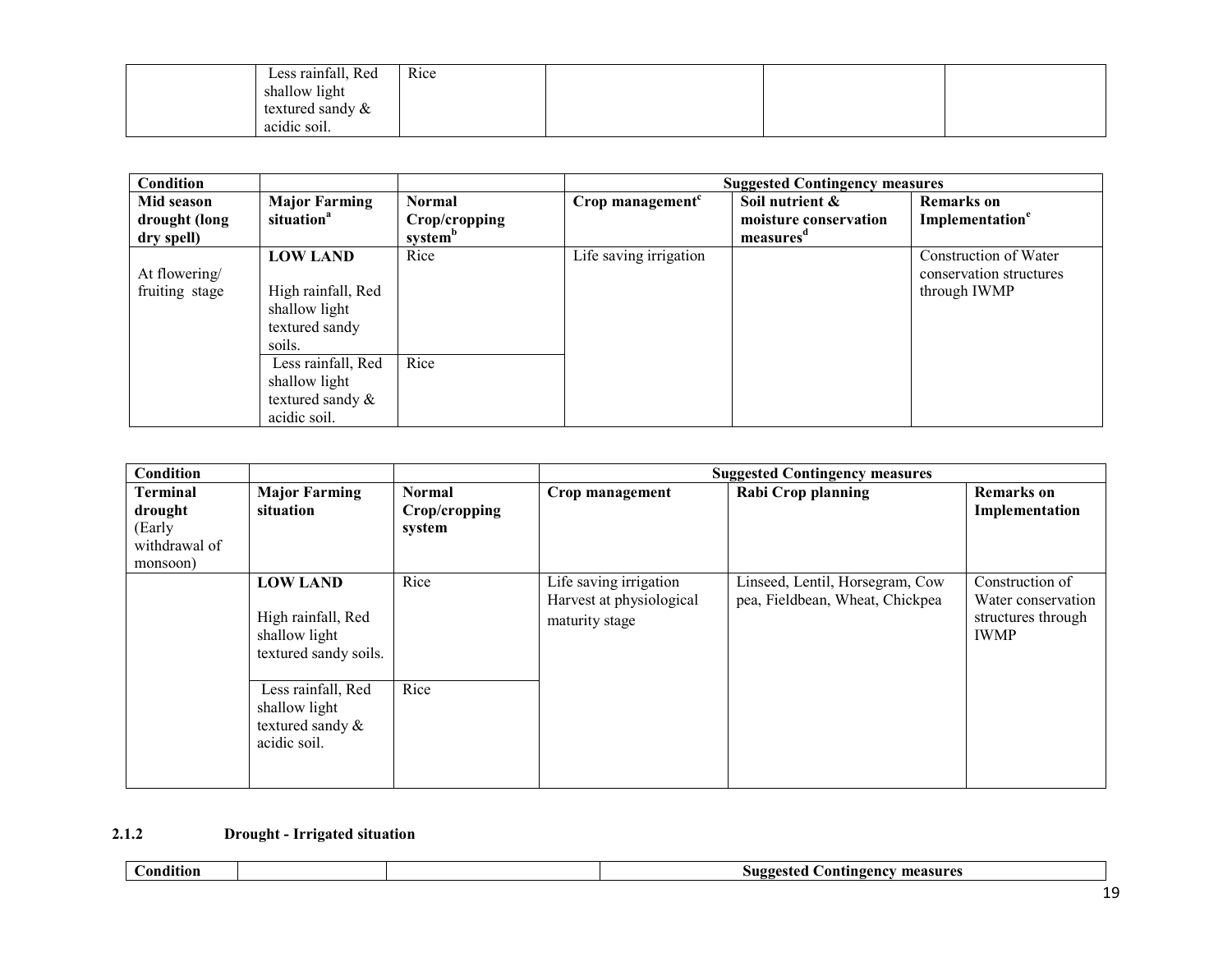|                 | <b>Major Farming</b><br>situation | <b>Normal Crop/cropping</b><br>system | Change in crop/cropping<br>system | <b>Agronomic measures</b> | <b>Remarks</b> on<br>Implementatio |
|-----------------|-----------------------------------|---------------------------------------|-----------------------------------|---------------------------|------------------------------------|
|                 |                                   |                                       |                                   |                           | n                                  |
| Limited         |                                   |                                       |                                   |                           |                                    |
| release of      |                                   |                                       |                                   |                           |                                    |
| water in canals |                                   |                                       |                                   |                           |                                    |
| due to low      |                                   |                                       |                                   |                           |                                    |
| rainfall        |                                   |                                       |                                   |                           |                                    |
| Non release of  |                                   |                                       |                                   |                           |                                    |
| water in canals |                                   |                                       |                                   |                           |                                    |
| under delayed   |                                   |                                       |                                   |                           |                                    |
| onset of        |                                   |                                       |                                   |                           |                                    |
| monsoon in      |                                   |                                       |                                   |                           |                                    |
| catchment       |                                   |                                       |                                   |                           |                                    |
| Lack of         |                                   |                                       |                                   |                           |                                    |
| inflows into    |                                   |                                       |                                   |                           |                                    |
| tanks due to    |                                   |                                       |                                   |                           |                                    |
| insufficient    |                                   |                                       |                                   |                           |                                    |
| /delayed onset  |                                   |                                       |                                   |                           |                                    |
| of monsoon      |                                   |                                       |                                   |                           |                                    |
| Insufficient    |                                   |                                       |                                   |                           |                                    |
| groundwater     |                                   |                                       |                                   |                           |                                    |
| recharge due    |                                   |                                       |                                   |                           |                                    |
| to low rainfall |                                   |                                       |                                   |                           |                                    |
|                 |                                   |                                       |                                   |                           |                                    |

#### 2.2 Unusual rains (untimely, unseasonal etc) (for both rainfed and irrigated situations)

| Condition                                                            | <b>Suggested contingency measure</b> |                        |                     |              |  |  |
|----------------------------------------------------------------------|--------------------------------------|------------------------|---------------------|--------------|--|--|
| Continuous high rainfall in a short<br>span leading to water logging | <b>Vegetative stage</b>              | <b>Flowering stage</b> | Crop maturity stage | Post harvest |  |  |
| Pigeonpea                                                            | Ridge making                         | Provide drainage       |                     |              |  |  |
| Blackgram                                                            | Ridge making                         | Provide drainage       |                     |              |  |  |
| Rice                                                                 | Bund making                          | Provide drainage       | Provide drainage    |              |  |  |
| Horticulture                                                         |                                      |                        |                     |              |  |  |
| Cucurbits                                                            | <b>Staking</b>                       | Provide drainage       | Provide drainage    |              |  |  |
| Vegetables                                                           | Sowing on ridge                      |                        |                     |              |  |  |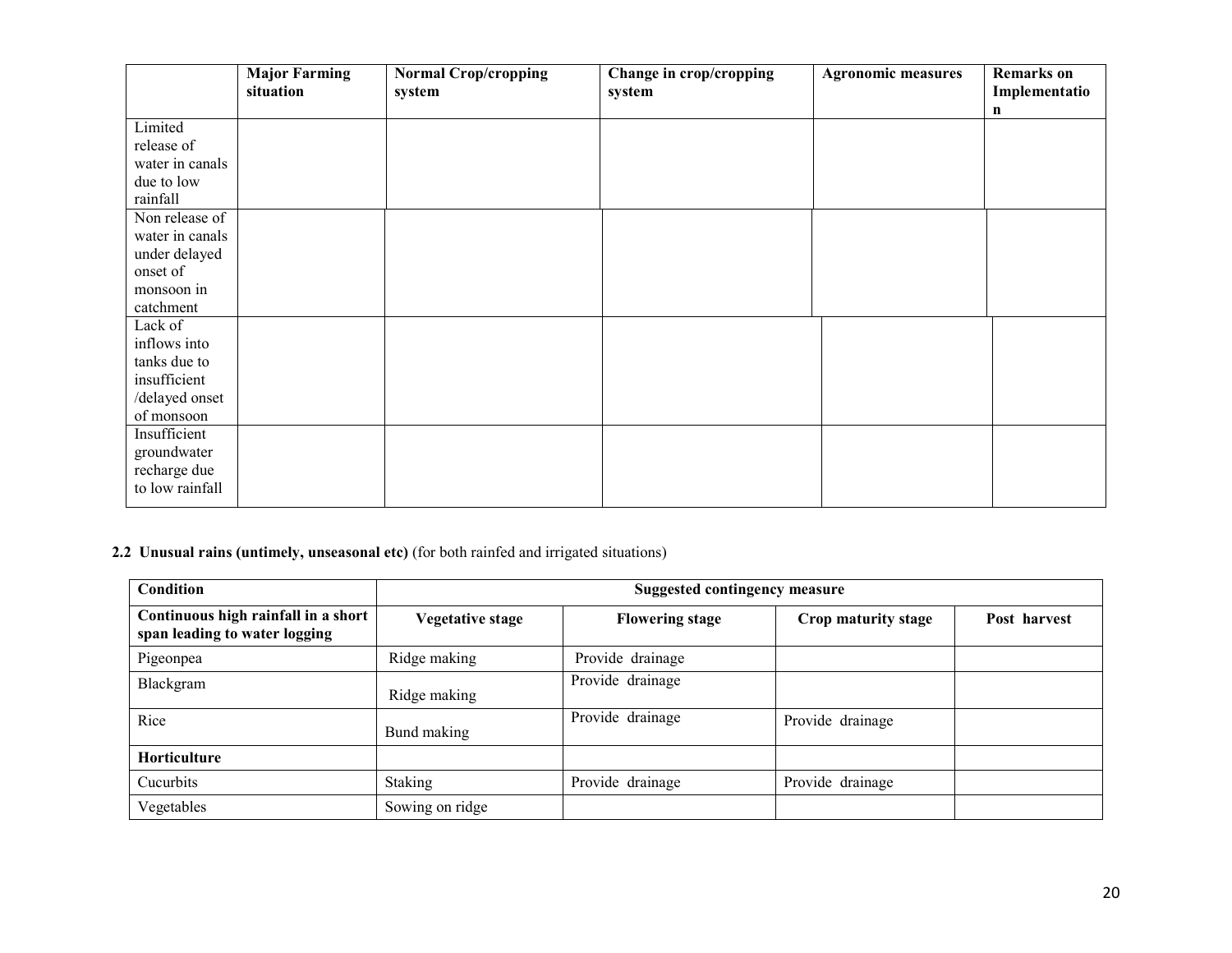| Outbreak of pests and diseases<br>due to unseasonal rains |                                                                 |                                                                     |                                                                                      |  |
|-----------------------------------------------------------|-----------------------------------------------------------------|---------------------------------------------------------------------|--------------------------------------------------------------------------------------|--|
| Pulses                                                    | Leaf hoper/caterpillar<br>Control-Monocrotophos<br>$@$ 1 ml/lit |                                                                     |                                                                                      |  |
| Maize                                                     | Stem borer<br>Control-Phorate $10G(\hat{a})$<br>20 kg/ha        | Sheath blight<br>Control-Hexaconazole1.0 lit in<br>500 lit water/ha |                                                                                      |  |
| Rice                                                      |                                                                 | <b>Blast</b> diseases<br>Control-Tricyclazole $(0.05\%)$            | False Smut<br>Control-Propiconazole<br>0.1 % or Copper oxy<br>chloride -50 (2 kg/ha) |  |
| Bhendi                                                    |                                                                 | <b>YVM</b><br>Control- Carbofuran 3G @ 3<br>gm/m <sup>2</sup>       |                                                                                      |  |
| French bean                                               | Rust disease<br>Control-Mancozeb 2.5<br>kg/ha                   |                                                                     |                                                                                      |  |

# 2.3 Floods

| Condition                                   | Suggested contingency measure <sup>o</sup> |                  |                           |            |
|---------------------------------------------|--------------------------------------------|------------------|---------------------------|------------|
| Transient water logging/ partial inundation | Seedling / nursery stage                   | Vegetative stage | <b>Reproductive stage</b> | At harvest |
| Continuous submergence                      |                                            |                  |                           |            |
| for more than 2 days <sup>2</sup>           | Not Applicable                             |                  |                           |            |
| Sea water intrusion <sup>3</sup>            |                                            |                  |                           |            |

#### 2.4 Extreme events: Heat wave / Cold wave/Frost/ Hailstorm /Cyclone

| Extreme event type |
|--------------------|
|--------------------|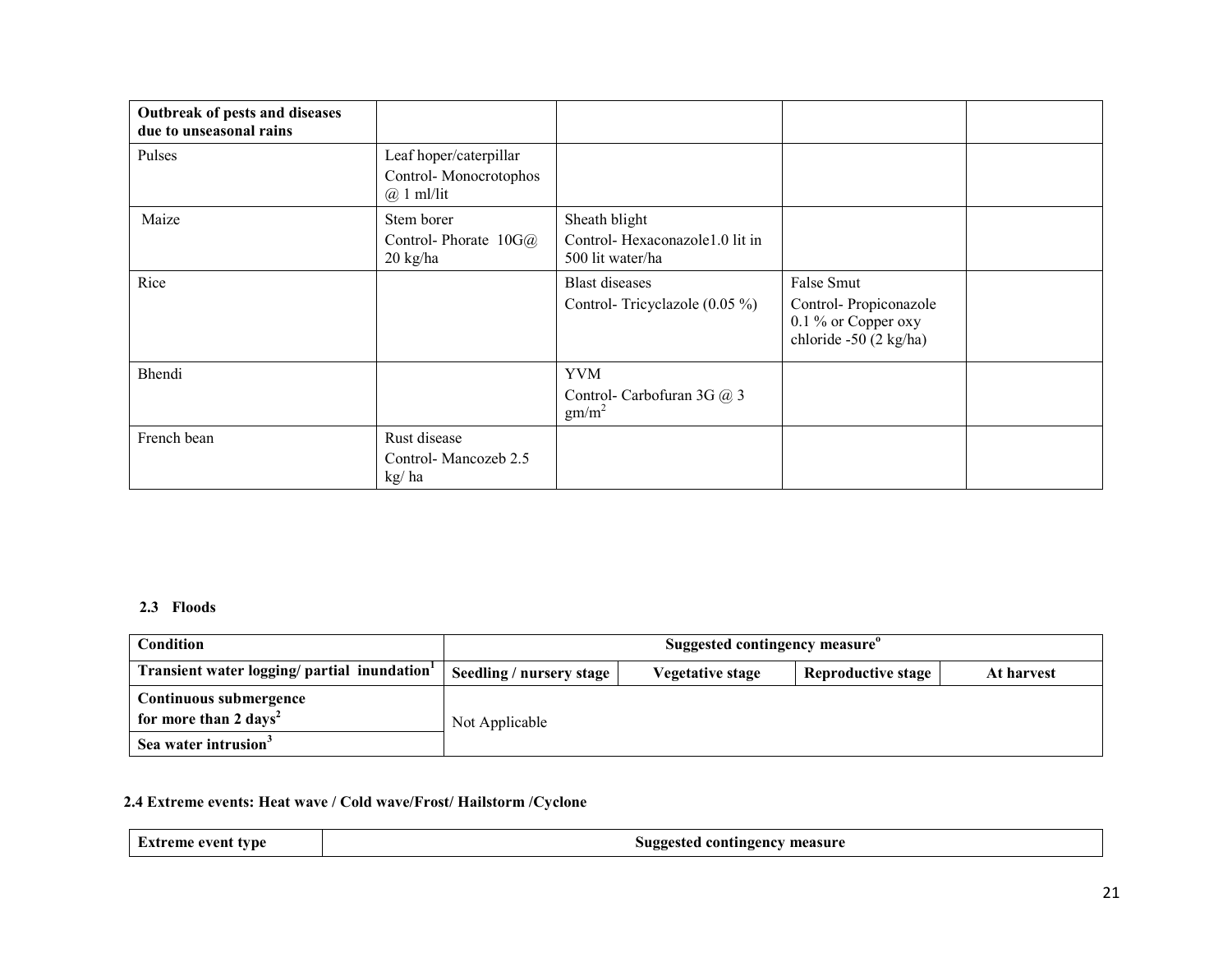|                            | Seedling / nursery stage                                                                                         | <b>Vegetative stage</b>                                                                                                             | <b>Reproductive stage</b>                                                                                 | At harvest                                                                  |  |
|----------------------------|------------------------------------------------------------------------------------------------------------------|-------------------------------------------------------------------------------------------------------------------------------------|-----------------------------------------------------------------------------------------------------------|-----------------------------------------------------------------------------|--|
| <b>Hailstorm</b>           | Not applicable                                                                                                   |                                                                                                                                     |                                                                                                           |                                                                             |  |
| <b>Heat Wave</b>           |                                                                                                                  |                                                                                                                                     |                                                                                                           |                                                                             |  |
| Wheat                      | Life saving irrigation                                                                                           | Life saving irrigation                                                                                                              | Life saving irrigation<br>(Terminal heat)                                                                 |                                                                             |  |
| Cold wave                  |                                                                                                                  |                                                                                                                                     |                                                                                                           |                                                                             |  |
| Wheat                      | Irrigation<br><b>Balanced fertilizer</b><br>application                                                          | Light irrigation<br>Mulching with crop residue<br>weeds<br>Fertilizer application                                                   | Irrigation,<br>fertilizer application                                                                     |                                                                             |  |
|                            | Foliar spray of nutrients                                                                                        |                                                                                                                                     |                                                                                                           |                                                                             |  |
| Vegetables                 | Raising of seedling in Poly<br>house, re sowing if<br>damaged                                                    | Light irrigation<br>Mulching with crop residue \<br>weeds<br>Disease and pest control,<br>care for chilling injury or<br>replanting | Quick harvesting                                                                                          | Grading, quick disposal for<br>marketing                                    |  |
| Pigeonpea                  |                                                                                                                  | Light irrigation<br>Mulching with crop residue \<br>weeds                                                                           |                                                                                                           |                                                                             |  |
| Frost                      |                                                                                                                  |                                                                                                                                     |                                                                                                           |                                                                             |  |
| Wheat                      |                                                                                                                  | Light irrigation<br>Mulching with crop residue \<br>weeds                                                                           |                                                                                                           |                                                                             |  |
| Pigeonpea                  | Exposure of crop to smoke<br>by burning waste material<br>during night time                                      | Exposure of crop to smoke<br>by burning waste material<br>during night time<br>Light sprinkler irrigation                           | Exposure of crop to smoke<br>by burning waste material<br>during night time<br>Light sprinkler irrigation | Exposure of crop to smoke<br>by burning waste material<br>during night time |  |
| Tomato & Potato            |                                                                                                                  | Earth up to 15cm ht.<br>Irrigation<br>Intercultivation,<br>Mulching with weeds                                                      |                                                                                                           | Harvest in dry weather                                                      |  |
| Horticultural crops (fruit | Light frequent irrigation may be practiced wherever irrigation facilities are available, mulching, thatching and |                                                                                                                                     |                                                                                                           |                                                                             |  |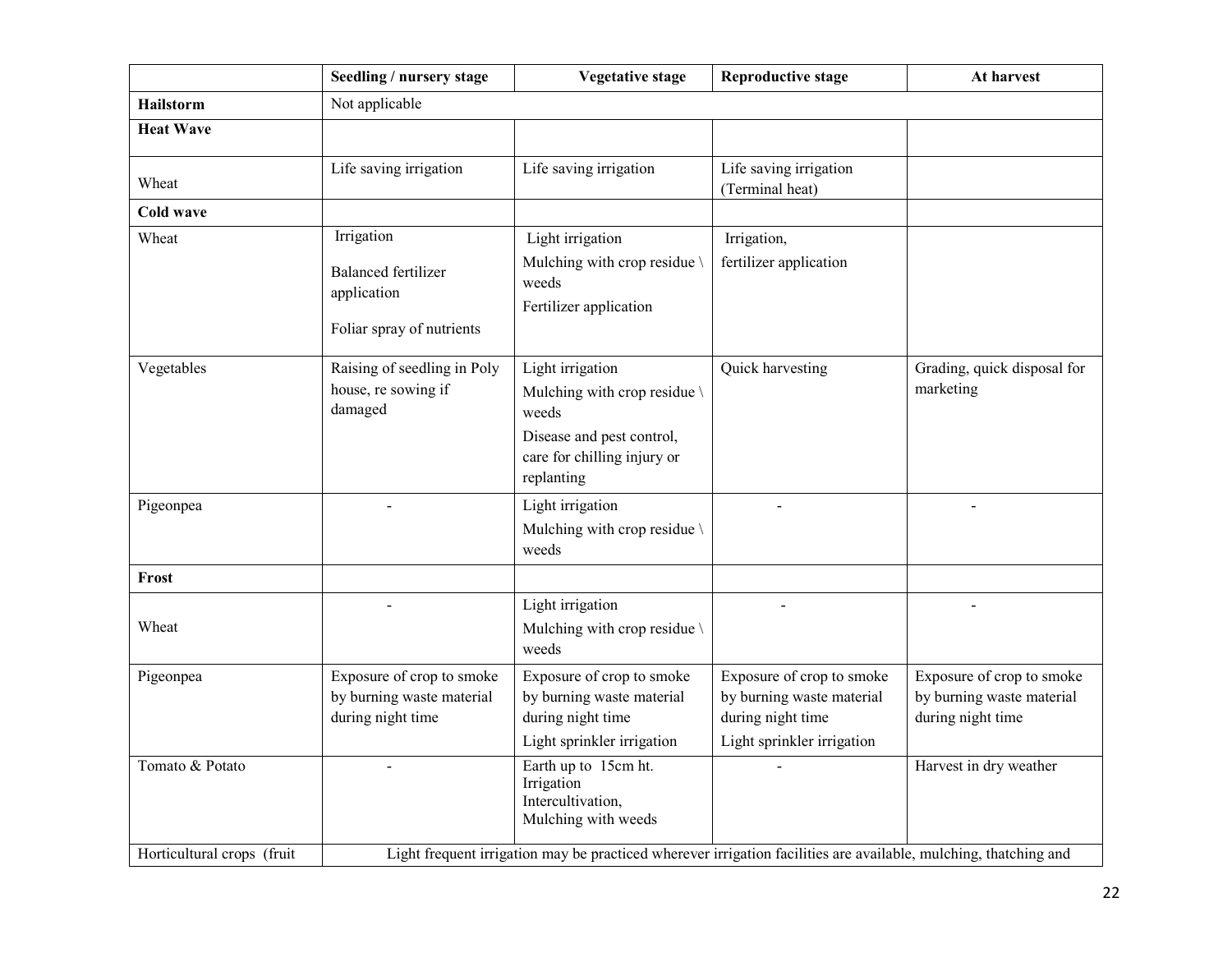| crops)  | creating smoke screens and lighting of fire is also practiced where irrigation facilities are not available |
|---------|-------------------------------------------------------------------------------------------------------------|
| Cyclone | Not applicable                                                                                              |

# 2.5 Contingent strategies for Livestock, Poultry & Fisheries

## 2.5.1 Livestock

|                 | <b>Suggested contingency measures</b> |                                                  |                                                  |  |
|-----------------|---------------------------------------|--------------------------------------------------|--------------------------------------------------|--|
|                 | Before the event <sup>s</sup>         | During the event                                 | After the event                                  |  |
| <b>Drought</b>  |                                       |                                                  |                                                  |  |
| Feed and fodder | Preservation of surplus fodder,       | Arrangement of feeds and fodder<br>from          | fodder<br>Promotion<br>production,<br>of<br>seed |  |
| availability    | encourage fodder cultivation and tree | adjoining<br>exploitation<br>of<br>areas.<br>non | cultivation and storage, establishment of        |  |
|                 | plantation and also encourage supply  | conventional feed resources, use of urea         | fodder block making machines in fodder           |  |
|                 | of molasses to cattle feed plants.    | treated straw and feed blocks.                   | surplus areas.                                   |  |
| Drinking water  | Repairs of tube wells, clear off      | Harnessing water through the existing            | To strengthen reservoirs by<br>promoting         |  |
|                 | the sludge in the canals and local    | reservoirs and exploitation of groundwater.      | recharging of<br>water<br>and<br>rain water      |  |
|                 | water catchments and clean the water  |                                                  | harvesting during rainy season.                  |  |
|                 | tanks, large ponds and lakes          |                                                  |                                                  |  |
| Health and      | Mass vaccination and de worming       | Provide shades to animals and water as much      | Treatment of diseased animals and provide        |  |
| disease         |                                       | as possible. Treatment of diseased animals       | vitamin and mineral supplement to regain         |  |
| management      |                                       | and proper disposal of carcasses.                | strength and vigour.                             |  |

s based on forewarning wherever available

2.5.2 Poultry

|                              | <b>Suggested contingency measures</b> |                                                                              |                        | Convergence/linkages with<br>ongoing programs, if any |
|------------------------------|---------------------------------------|------------------------------------------------------------------------------|------------------------|-------------------------------------------------------|
|                              | Before the event <sup>a</sup>         | During the event                                                             | After the event        |                                                       |
| Drought                      |                                       |                                                                              |                        |                                                       |
| Shortage of feed ingredients | Storage of feed                       | Provide non conventional feed,<br>supplement anti oxidant and anti<br>stress |                        |                                                       |
| Drinking water               | Storage of water in<br>tanks          | Add vit-C and other anti stress<br>ingredients with water                    |                        |                                                       |
| Health and disease           | Regular vaccination                   | Vaccination and treatment of                                                 | Disposal of dead birds |                                                       |